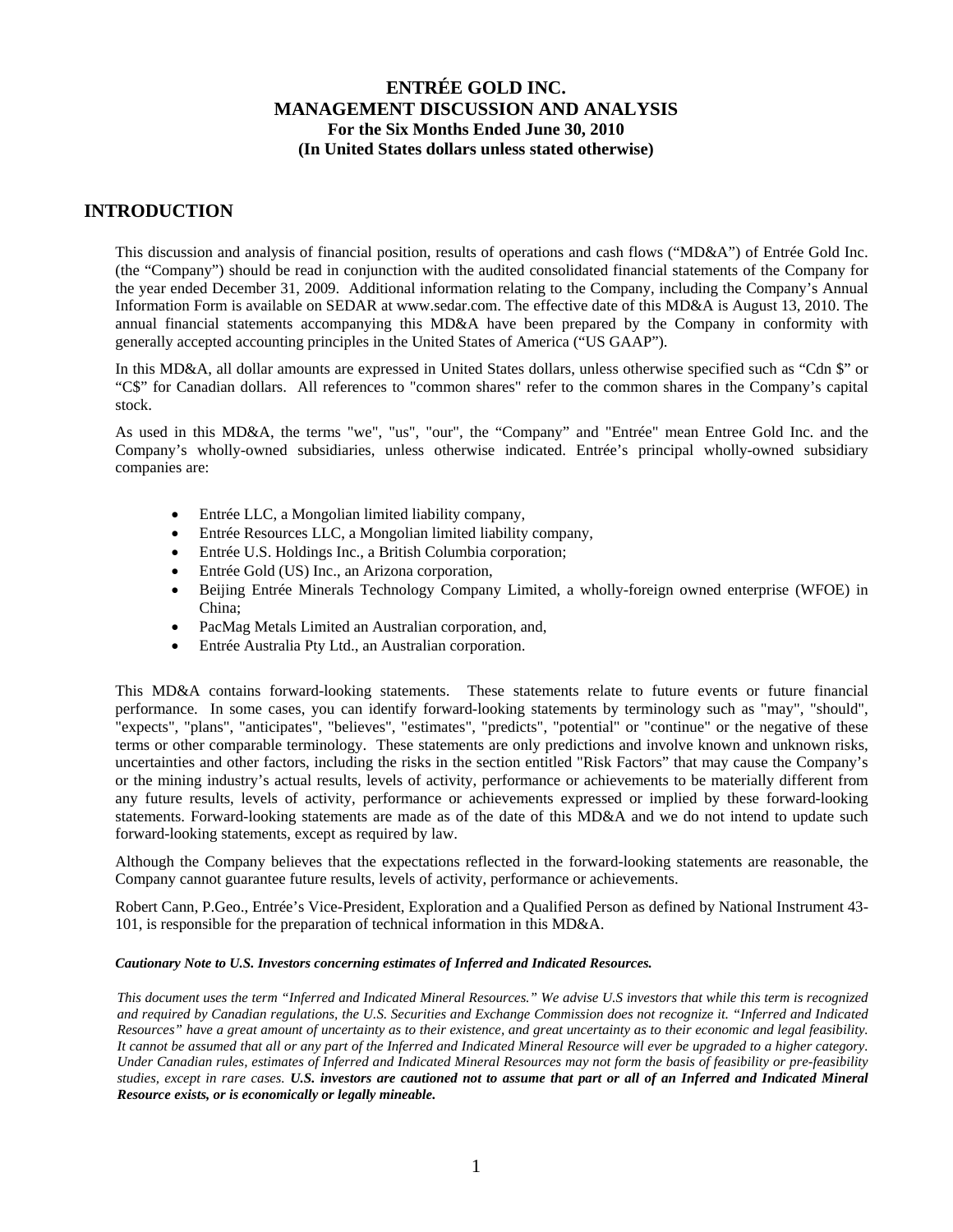## **CORPORATE INFORMATION**

Our corporate headquarters are located in Vancouver, British Columbia. Operations are conducted out of local offices in Mongolia, the United States of America, China, Australia and Canada. The Company also contracts office space in each country. Entrée is in sound financial condition and well positioned to build upon the value of the Company. As part of the Company's ongoing strategy, management is also actively seeking quality acquisitions to complement the Company's existing portfolio.

## **LISTING OF COMMON STOCK ON OTHER STOCK EXCHANGES**

Trading of our shares of common stock commenced on the NYSE Amex effective July 18, 2005, under the trading symbol "EGI'. On April 24, 2006, Entrée began trading on the Toronto Stock Exchange and discontinued trading on the TSX Venture Exchange. The trading symbol remained "ETG". The Company is also traded on the Frankfurt Stock Exchange, under the trading symbol "EKA", and "WKN 121411".

# **OVERVIEW AND OPERATIONS UPDATE**

We are an exploration stage resource company engaged in exploring mineral resource properties. We have development and exploration properties in Mongolia, the United States, China, Australia, and Canada. Our principal assets are on our property in Mongolia which hosts a copper-gold porphyry system with NI.43-101 compliant probable reserves as well as indicated and inferred resources. To complement these assets, we recently acquired a substantial copper resource in Nevada through the acquisition of PacMag Metals Limited.

### **PacMag Metals Limited Transaction**

In June 2010, the Company closed a transaction with PacMag Metals Limited ("PacMag"), whereby the Company acquired all of the outstanding shares and options of PacMag through Australian Schemes of Arrangement. Implementation of the Schemes was overwhelmingly supported by the Shareholders and Optionholders of PacMag on June 4, 2010 and final approval was granted by the Federal Court of Australia on June 15, 2010, with the Schemes becoming effective on June 16, 2010. All regulatory and administrative matters were addressed and the transaction closed as of June 30, 2010. Consideration for the PacMag shares acquired were payable with a combination of Entrée shares and cash, with the cash consideration calculated using the Bank of Canada noon rate as of the Effective Date, which was June 16, 2010. Trading of PacMag shares on the Australian Securities Exchange ("ASX") was suspended as of June 16, 2010. Each PacMag shareholder received 0.1018 Entrée shares and CAD\$0.0415 (AUD\$0.0469) cash for each PacMag share. In addition, Entrée acquired all outstanding PacMag options for aggregate consideration of 293,610 shares and CAD\$387,479. The aggregate consideration payable by Entrée for all PacMag shares and options was 15,020,801 Entrée shares and CAD\$6,533,000. With the acquisition of PacMag, Entrée acquired the Ann Mason property located in the Yerington district of Nevada, thereby consolidating its land position in this prospective copper camp. The acquisition of PacMag also brought other projects in South Australia, Western Australia, Nevada, North Dakota and Arizona into the Company's portfolio.

## **MONGOLIA**

In Mongolia, the Company holds three mining licences granted by the Mineral Resources Authority of Mongolia and held through wholly-owned subsidiary companies. Two of the mining licences (Shivee Tolgoi and Javhlant) have been registered in the name of our Mongolian subsidiary, Entrée LLC, while the Togoot mining licence, granted June 24, 2010, has been registered in the name of Entrée Resources LLC. These three mining licences collectively comprise the Lookout Hill property.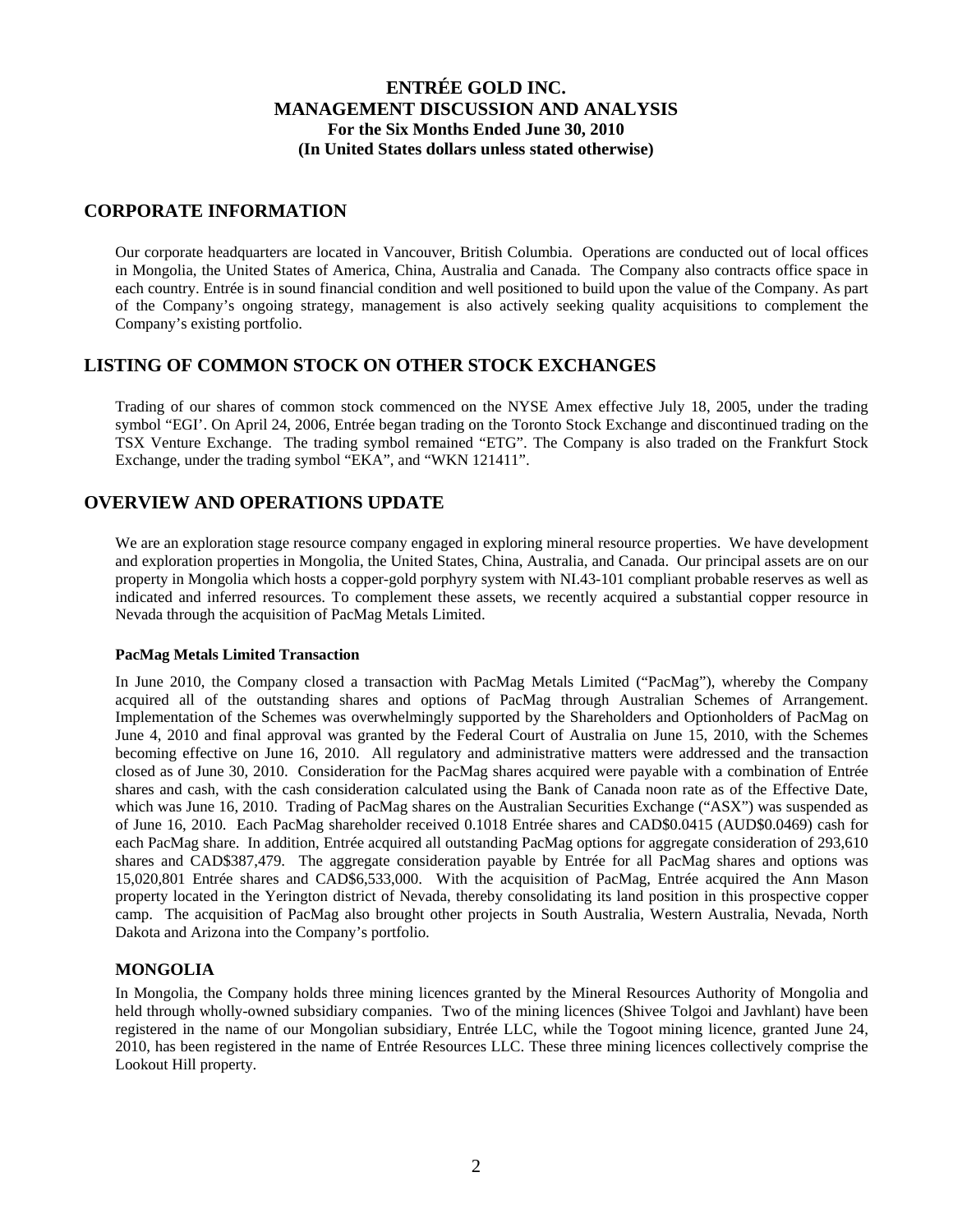### **Lookout Hill Property**

The beneficial ownership of the Shivee Tolgoi, Javhlant and Togoot mining licences which comprise the Lookout Hill Property (see figure below) is divided between Entrée and the Entrée-Ivanhoe Joint Venture as described below:

- The Entrée-Ivanhoe Joint Venture beneficially holds 39,864 hectares consisting of the eastern portion of Shivee Tolgoi and all of Javhlant ("Joint Venture Property") and is governed by a joint venture agreement between Entrée and Oyu Tolgoi LLC (a subsidiary of Ivanhoe Mines Ltd.), and (collectively, "Ivanhoe Mines"). The Joint Venture Property is contiguous with, and on three sides (to the north, east and south) surrounds Ivanhoe Mines' Oyu Tolgoi Project. The Joint Venture Property hosts the Hugo North Extension Deposit and the Heruga Deposit.
- The portion of the Shivee Tolgoi mining licence outside of the Joint Venture Property ("Shivee West") covers an area of 35,242 hectares. Shivee West is 100% owned by Entrée and subject to a first right of refusal by Ivanhoe Mines.
- The recently granted Togoot mining licence ("Togoot") of 14,031 ha covers a portion of the former exploration licence, and contains the Nomkhon Bohr coal deposit. Ivanhoe Mines retains a first right of refusal.

The illustration below depicts the different areas of Lookout Hill:



#### **Entree-Ivanhoe Joint Venture**

An important development in the Company's history took place in October 2004 when Entrée entered into an arm'slength Equity Participation and Earn-In Agreement (the "Earn-In Agreement") with Ivanhoe Mines, title holder of the Oyu Tolgoi copper-gold project. The Oyu Tolgoi mining licence is located adjacent to and is surrounded by Entrée's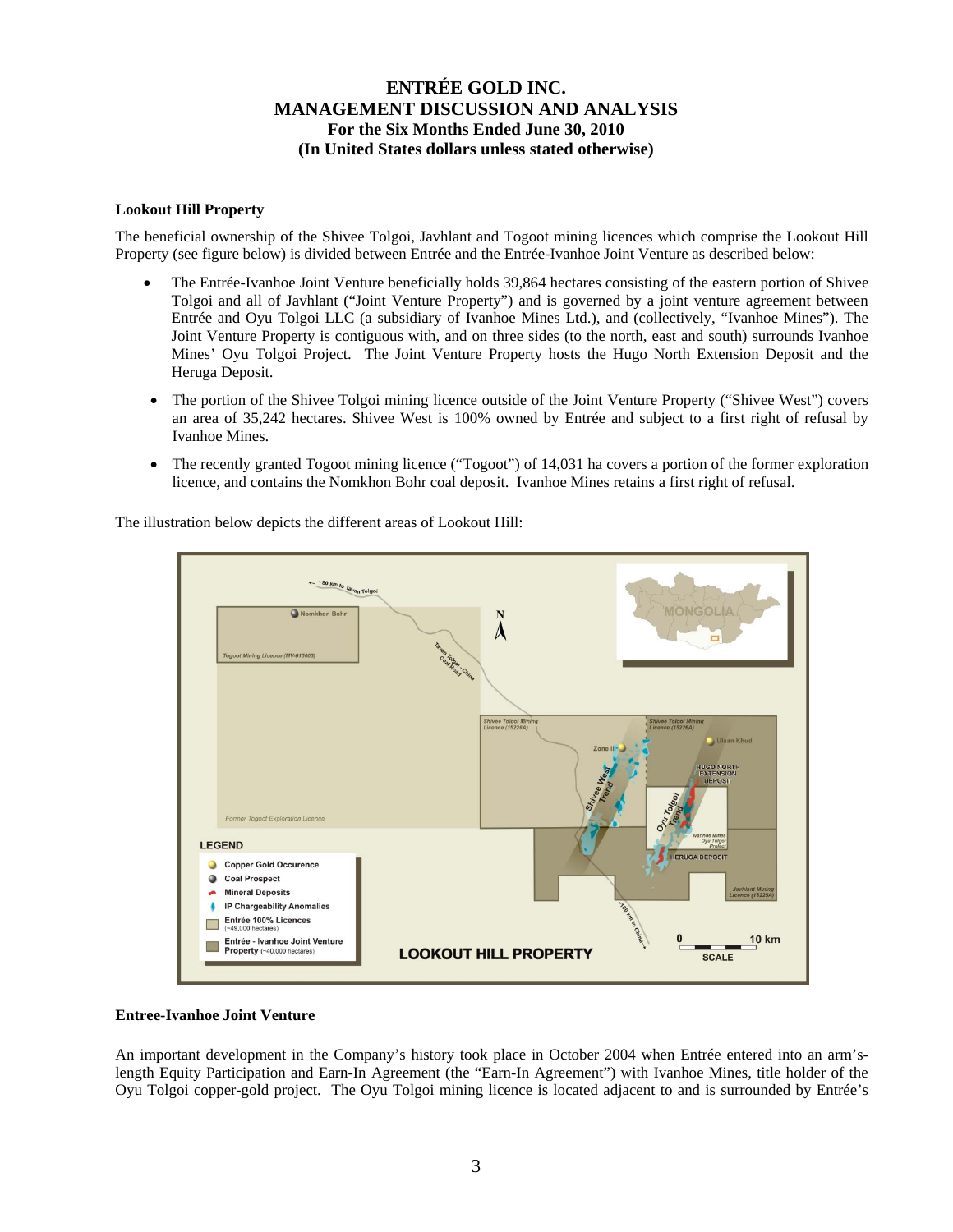Lookout Hill property, as illustrated in the map above. The Earn-In Agreement was subsequently assigned to a subsidiary of Ivanhoe Mines Ltd., Oyu Tolgoi LLC.

The Earn-in Agreement provided that Ivanhoe Mines would have the right, subject to certain conditions outlined in the Earn-in Agreement, to earn a participating interest in a mineral exploration project and, if warranted, a development and mining project on a portion of the Lookout Hill property ("Entrée-Ivanhoe Project Property"). Ivanhoe Mines undertook an aggressive exploration program, which established the presence of two significant resources on the Entrée-Ivanhoe Project Property: the Hugo North Extension immediately to the north of Oyu Tolgoi and the Heruga Deposit immediately to the south of Oyu Tolgoi.

Ivanhoe Mines completed its earn-in obligations by June 30, 2008 by expending a total of \$35 million on exploration on the Entrée-Ivanhoe Project Property, which is now called the Joint Venture Property. In accordance with the Earn-In Agreement, Entrée and Ivanhoe Mines formed the Entrée-Ivanhoe Joint Venture. Ivanhoe Mines has earned an 80% interest in minerals deeper than 560 metres below the surface and a 70% interest in minerals above that level.

Under the terms of the Entrée-Ivanhoe Joint Venture, Entrée may be carried through to production, at its election, by debt financing from Ivanhoe Mines with interest accruing at Ivanhoe Mines' actual cost of capital or prime +2%, whichever is less, at the date of the advance. Debt repayment may be made in whole or in part from (and only from) 90% of monthly available cash flow arising from its sale of product. Such amounts will be applied first to payment of accrued interest and then to repayment of principal. Available cash flow means all net proceeds of sale of Entrée's share of products in a month less Entrée's share of costs of operations for the month.

Certain of Ivanhoe Mines' rights and obligations under the Earn-In Agreement, including a right to nominate one member of Entrée's Board of Directors, a pre-emptive right to enable them to preserve their ownership percentage in the Company, and an obligation to vote their shares as Entrée's Board of Directors directs on certain matters, expired with the formation of the joint venture. Ivanhoe Mines' right of first refusal to the remainder of Lookout Hill is maintained.

As of June 30, 2010, the Entrée-Ivanhoe Joint Venture had expended approximately \$3.2 million on the Joint Venture Property. Ivanhoe Mines has contributed Entrée's 20% portion of the expenditures as an advance against future earnings.

#### *Investment by Ivanhoe Mines and Rio Tinto in Entrée Gold Inc.*

The discovery of high grade mineralization at Hugo North Extension, announced in May 2005, attracted the attention of Rio Tinto. Shortly thereafter Rio Tinto took part in a private placement in the Company and became its largest shareholder. The following year, Rio Tinto became a large shareholder in Ivanhoe Mines.

At June 30, 2010, Ivanhoe Mines owned approximately 12.2% of Entrée's issued and outstanding shares.

At June 30, 2010, Rio Tinto owned approximately 13.1% of Entrée's issued and outstanding shares.

#### *Investment by Rio Tinto in Ivanhoe Mines*

In October 2006, Rio Tinto announced that it had agreed to invest up to \$1.5 billion to acquire up to a 33.35% interest in Ivanhoe Mines. The proceeds from this investment were targeted to fund the joint development of the Oyu Tolgoi copper-gold project the "Oyu Tolgoi Project"). An initial tranche of \$303 million was invested to acquire 9.95% of Ivanhoe Mines' shares. It was further announced in September 2007, that Rio Tinto would provide Ivanhoe Mines Ltd. with a convertible credit facility of \$350 million for interim financing for the Oyu Tolgoi copper-gold project in Mongolia.

Rio Tinto announced in October 2009 that it had notified Ivanhoe Mines that it intended to complete the Tranche 2 private placement financing (as defined within the agreement from October 2006). With the completion of this financing, which totaled US\$388 million, Rio Tinto increased its equity ownership in Ivanhoe Mines to 19.7%. In February 2010, Rio Tinto, through subsidiaries, agreed to invest a further \$232,400,000 to acquire 15,000,000 common shares in satisfaction of the purchase price for key mining and milling equipment for the Oyu Tolgoi mining complex.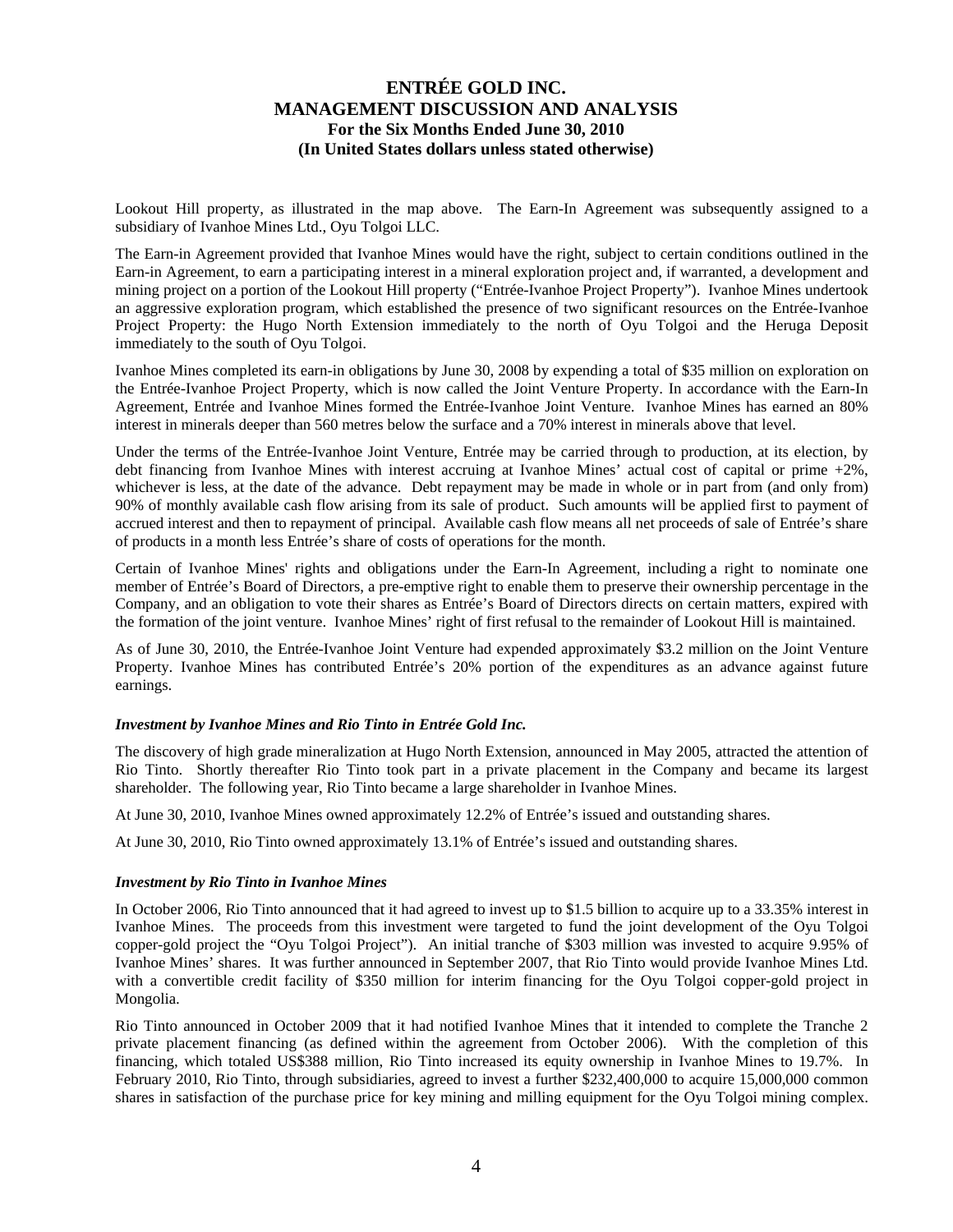The investment in February increased Rio Tinto's ownership to 22.4% of Ivanhoe Mines outstanding common shares. In June 2010, Rio Tinto exercised warrants in Ivanhoe Mines and increased its ownership in Ivanhoe to 29.6% of the issued and outstanding shares. These investments and amendments to the previous agreement allowed Rio Tinto to acquire up to 46.65% of Ivanhoe Mines through the exercise of warrants and open-market transactions. A stand-still is in effect until October 2011, which restricts Rio Tinto from acquiring more than 46.65%.

The importance of Rio's investment into Ivanhoe for Entrée is that a portion of the proceeds will be used in the exploration and development of the joint venture property.

#### *Investment Agreement and Integrated Development Plan*

In August 2009, the Mongolian Parliament approved amendments to four laws, including the insertion of a sunset provision to cancel the three-year-old, 68% windfall profits tax on copper and gold effective January 1, 2011. These amendments allowed the Mongolian government, Ivanhoe Mines and Rio Tinto to conclude the negotiations necessary to finalize the long awaited investment agreement ("Investment Agreement").

In October 2009, Ivanhoe Mines, Oyu Tolgoi LLC and Rio Tinto International Holdings Ltd. signed an Investment Agreement with the Mongolian government. The Investment Agreement took legal effect on March 31, 2010. The Investment Agreement regulates the relationship among these parties and stabilizes the long term tax, legal, fiscal, regulatory and operating environment to support the development of the Oyu Tolgoi Project. The contract area defined in the Investment Agreement includes the Javhlant and Shivee Tolgoi mining licences. The Shivee Tolgoi mining licence includes Shivee West, which is 100% owned by Entrée.

The Investment Agreement specifies that Ivanhoe Mines' Oyu Tolgoi licences and its interest in the Entrée-Ivanhoe Joint Venture Property, as specified in the contract area, will be held by Oyu Tolgoi LLC, a Mongolian subsidiary company owned 34% by the Mongolian government and 66% by Ivanhoe Mines.

In May 2010, Ivanhoe Mines issued an updated mine plan or Integrated Development Plan ("IDP10") outlining the current scenario for the next phases of development and eventual open-pit and underground mining anticipated to begin in 2013. Current reserves and resources are sufficient to support mining for approximately 60 years. Potential exists to expand these resources, particularly on the Joint Venture Property.

Ivanhoe Mines released the 2010 Integrated Development Plan ("IDP10") for the Oyu Tolgoi mining complex on May 11, 2010. IDP10 declares the first underground mineral reserves and provides an overview of the future exploration, development and production possibilities for the Hugo North deposit, including Entrée's Hugo North Extension deposit. The Probable Reserve for Hugo North Extension (see Table 1) totals 27 million tonnes grading 1.85% copper and 0.72 g/t gold. Previously reported resources for Hugo North Extension and Heruga are shown in Table 2 below.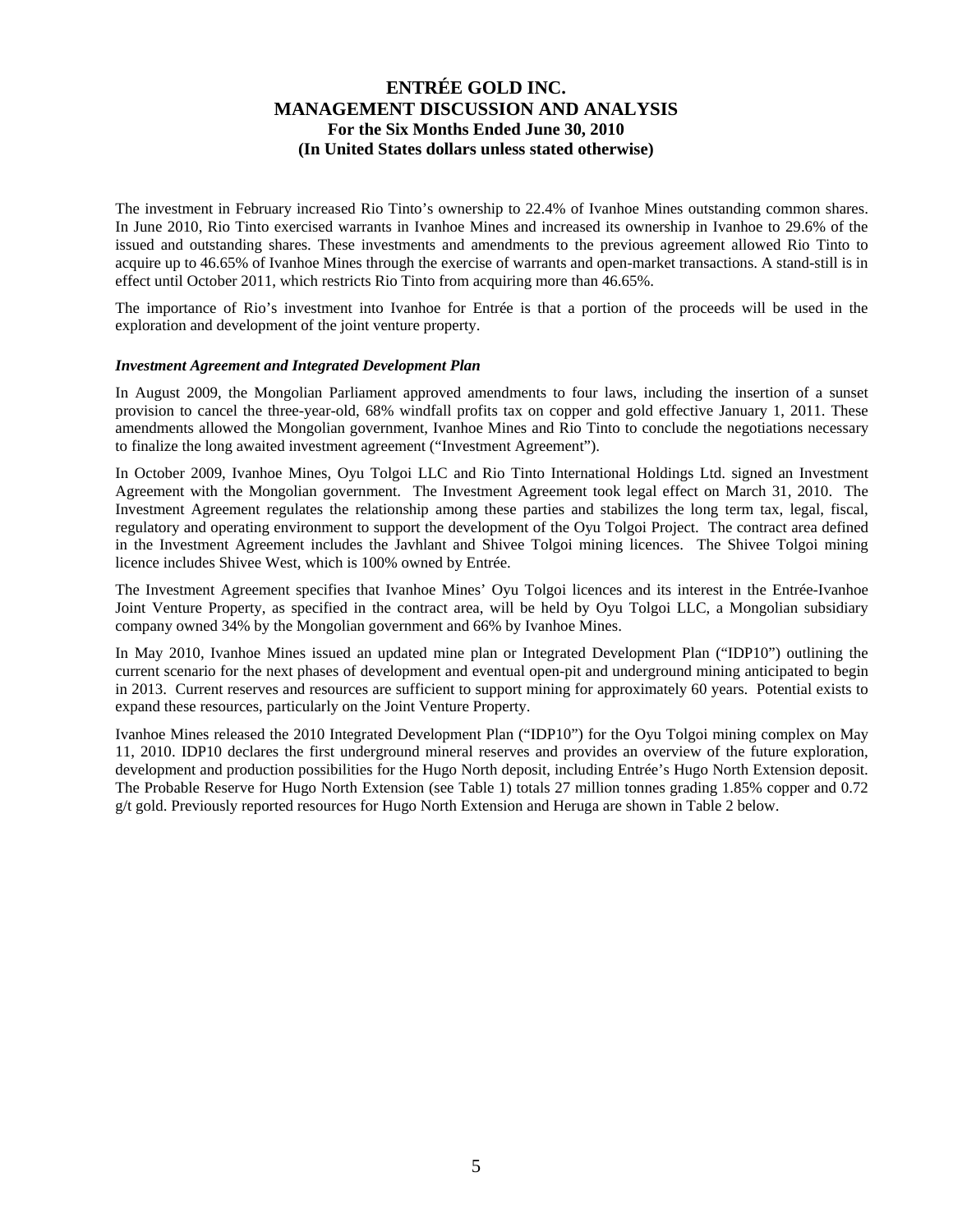| Table 1. Hugo North Extension Mineral Reserve, May 2010<br>Entrée – Ivanhoe Mines Joint Venture |                  |            |       |       |               |                        |  |  |  |  |  |
|-------------------------------------------------------------------------------------------------|------------------|------------|-------|-------|---------------|------------------------|--|--|--|--|--|
| <b>Deposit</b>                                                                                  | <b>Ore</b>       | <b>NSR</b> | Cu    | Au    |               | <b>Recovered Metal</b> |  |  |  |  |  |
|                                                                                                 | (US\$/t)<br>(Mt) |            | (9/0) | (g/t) | Copper (lb)   | Gold (oz)              |  |  |  |  |  |
| <b>Hugo Dummett Deposit</b>                                                                     |                  |            |       |       |               |                        |  |  |  |  |  |
| <b>Probable Shivee Tolgoi</b>                                                                   |                  |            |       |       |               |                        |  |  |  |  |  |
| (Hugo North Extension)                                                                          | 27               | 55.57      | 1.85  | 0.72  | 1 032 000 000 | 531 000                |  |  |  |  |  |

**Notes:**

- Metal prices used for calculating the Hugo North Underground NSR are copper US\$1.50/lb, gold US\$640/oz, and silver US\$10.50/oz based on long term metal price forecasts at the beginning of the mineral reserve work. The analysis indicates that the mineral reserve is still valid at these metal prices.
- The NSR has been calculated with assumptions for smelter refining and treatment charges, deductions and payment terms, concentrate transport, metallurgical recoveries and royalties.
- For the underground block cave, all material within the shell has been converted to mineral reserve; this includes low grade Indicated and Inferred material assigned zero grade and treated as dilution.
- Only indicated resources were used to report probable reserves.
- Entrée– Ivanhoe Mines Joint Venture includes a portion of the Shivee Tolgoi licence and the Javhlant licence. The Shivee Tolgoi licence is held by Entrée Gold and is planned to be operated by Oyu Tolgoi LLC. Oyu Tolgoi LLC will receive 80% and Entrée Gold will receive 20% of cash flows after capital and operating costs.

| Table 2. Entrée-Ivanhoe Mines Joint Venture Mineral Resources (0.6% CuEq cut-off), |                       |                         |       |                                              |                        |              |                  |  |  |  |  |  |
|------------------------------------------------------------------------------------|-----------------------|-------------------------|-------|----------------------------------------------|------------------------|--------------|------------------|--|--|--|--|--|
| based on Technical Report March 2010                                               |                       |                         |       |                                              |                        |              |                  |  |  |  |  |  |
|                                                                                    |                       |                         |       |                                              | <b>Contained Metal</b> |              |                  |  |  |  |  |  |
| <b>Deposit</b>                                                                     | <b>Tonnage</b><br>(t) | Copper<br>$\frac{9}{6}$ | (g/t) | Gold<br>CuEq<br>Copper<br>$($ %)<br>(000 lb) |                        | Gold<br>(oz) | CuEq<br>(000 lb) |  |  |  |  |  |
| <b>Hugo North Extension Deposit</b>                                                |                       |                         |       |                                              |                        |              |                  |  |  |  |  |  |
| <b>Indicated Shivee Tolgoi</b>                                                     |                       |                         |       |                                              |                        |              |                  |  |  |  |  |  |
| (Hugo North)                                                                       | 117 000 000           | 1.80                    | 0.61  | 2.19                                         | 4 640 000              | 2 290 000    | 5 650 000        |  |  |  |  |  |
| <b>Inferred</b> Shivee Tolgoi                                                      |                       |                         |       |                                              |                        |              |                  |  |  |  |  |  |
| (Hugo North)                                                                       | 95 500 000            | 1.15                    | 0.31  | 1.35                                         |                        | 950 000      | 2 840 000        |  |  |  |  |  |
| <b>Heruga Deposit</b>                                                              |                       |                         |       |                                              |                        |              |                  |  |  |  |  |  |
| <b>Inferred</b> Heruga Javhlant                                                    | 910 000 000           | 0.48                    | 0.49  | 0.87                                         | 9 570 000              | 14 300 000   | 17 390 000       |  |  |  |  |  |

**Notes:** 

• Copper Equivalent (CuEq) has been calculated using assumed metal prices of US\$1.35/pound for copper, US\$650/ounce for gold, and US\$10.50 for molybdenum;. The equivalence formula was calculated assuming that gold was 91% of copper recovery. CuEq was calculated using the formula:

 $CuEq = % Cu + ((g/t Au*18.98)+(Mo*0.01586))/29.76.$ 

- The contained copper, gold, copper and molybdenum in the tables has not been adjusted for metallurgical recovery.
- The 0.6% CuEq cut-off is highlighted as the base case resource for underground bulk mining.
- The mineral reserves are not additive to the mineral resources.
- Mineral resources that are not mineral reserves do not have demonstrated economic viability.
- Entrée– Ivanhoe Mines Joint Venture includes a portion of the Shivee Tolgoi licence and the Javhlant licence. The Shivee Tolgoi and Javhlant JV licences are held by Entrée Gold and are planned to be operated by Oyu Tolgoi LLC. Oyu Tolgoi LLC will receive 80% and Entrée Gold will receive 20% of cash flows after capital and operating costs.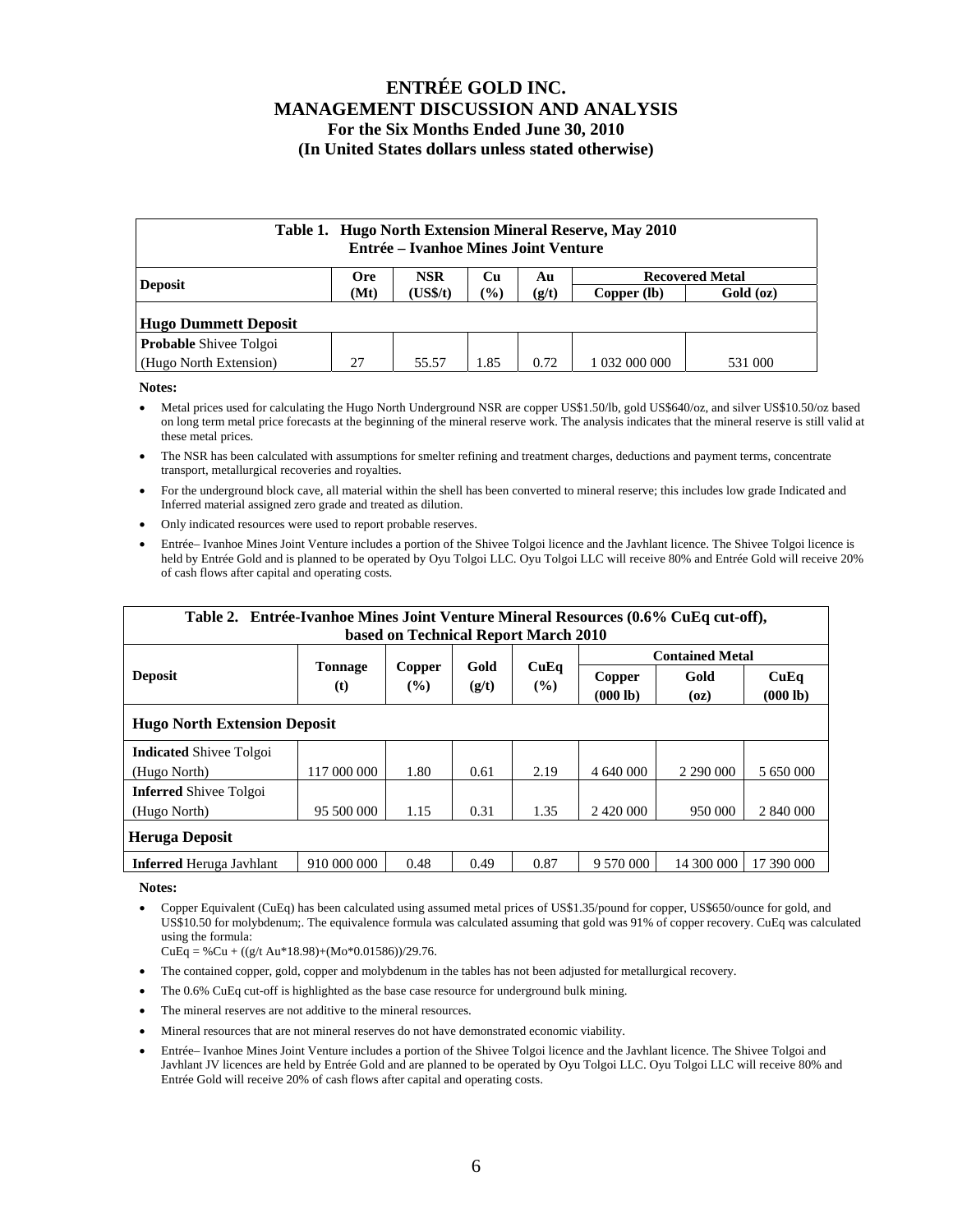Highlights from the IDP10 in relation to Entrée include:

- First reported mineral reserves on Entrée's joint venture ground
- Hugo North Extension reserves have the highest value of all the Oyu Tolgoi deposits; measured as net smelter return ("NSR"),
- Development mining of Hugo North Extension (Lift 1) to begin Year 4, with full production commencing in Year 11
- Mining of Heruga as proposed in Life of Mine (LOM) Sensitivity Case could commence in Year 27
- Other alternative mining scenarios consider earlier production from Heruga as early as Year 7.
- Entrée's ground is a key component of the development and potential further exploration success of the Oyu Tolgoi porphyry system
- Commitment to ongoing exploration of the Oyu Tolgoi trend, with up to 13 km of untested potential on Entrée joint venture ground
- Based on long term metal prices, Entrée's current share of reserves give an NPV(8%) of US\$79 million while using current metal prices give an NPV(8%) of US\$134 million
- The conceptual LOM Sensitivity Case gives Entrée's production share using long term metal prices an NPV(8%) of US\$176 million while current metal prices give an NPV(8%) of US\$344 million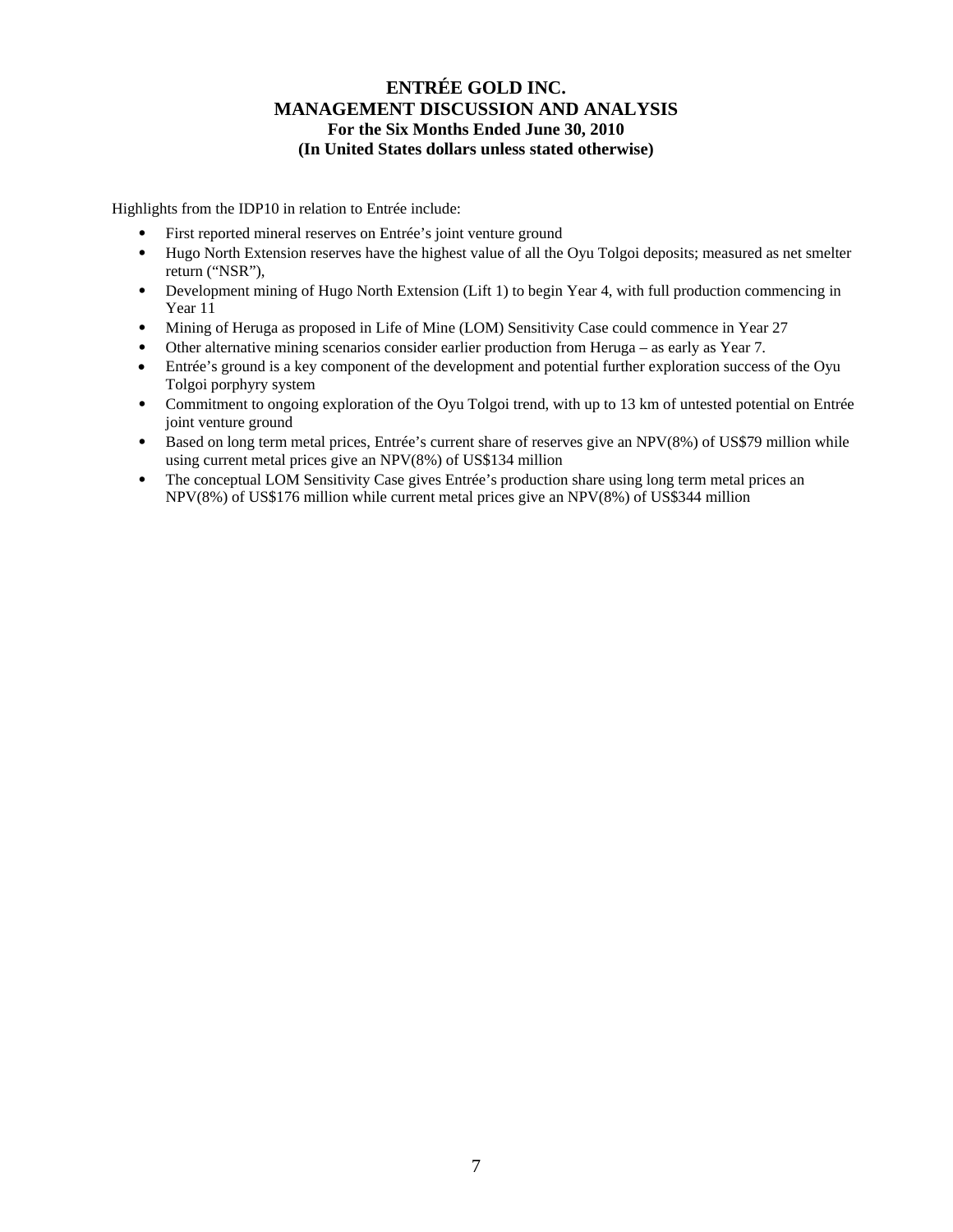## **REVIEW OF OPERATIONS**

Results of operations are summarized as follows:

|                            | <b>Ended</b><br><b>June 30,</b><br>2010 | <b>Three Months Three Months</b><br><b>Ended</b><br><b>June 30,</b><br>2009 |           |    | <b>Six Months</b><br>Ended<br><b>June 30,</b><br>2010 | <b>Six Months</b><br><b>Ended</b><br><b>June 30,</b><br>2009 |            |
|----------------------------|-----------------------------------------|-----------------------------------------------------------------------------|-----------|----|-------------------------------------------------------|--------------------------------------------------------------|------------|
|                            |                                         |                                                                             |           |    |                                                       |                                                              |            |
| Depreciation               | \$<br>39.338                            | <sup>\$</sup>                                                               | 38.393    | -S | 78.763                                                | -S                                                           | 75,538     |
| General and administrative | 769,300                                 |                                                                             | 878.679   |    | 1,796,726                                             |                                                              | 1,622,386  |
| Interest income            | (50, 564)                               |                                                                             | (80, 161) |    | (112, 226)                                            |                                                              | (301, 841) |
| Mineral property interests | 2,511,312                               |                                                                             | 2,840,854 |    | 3,619,676                                             |                                                              | 4,696,180  |
| Loss from equity investee  | 153,177                                 |                                                                             | 22,454    |    | 195.788                                               |                                                              | 22,454     |
| Stock-based compensation   |                                         |                                                                             | 25,613    |    |                                                       |                                                              | 1,326,834  |
| Net loss                   | \$<br>3,422,563                         |                                                                             | 3.725.832 |    | 5,578,727                                             |                                                              | 7,441,551  |

Mineral properties expenditures are summarized as follows:

|                               |    | <b>Ended</b><br><b>June 30,</b><br>2010 | <b>Three Months Three Months</b><br><b>Ended</b><br><b>June 30,</b><br>2009 |           |     | <b>Six Months</b><br><b>Ended</b><br><b>June 30,</b><br>2010 | <b>Six Months</b><br><b>Ended</b><br><b>June 30,</b><br>2009 |           |  |
|-------------------------------|----|-----------------------------------------|-----------------------------------------------------------------------------|-----------|-----|--------------------------------------------------------------|--------------------------------------------------------------|-----------|--|
| Lookout Hill                  | \$ | 1,516,764                               | \$.                                                                         | 1,871,289 | S   | 2,087,603                                                    | S                                                            | 3,123,274 |  |
| Empirical                     |    | 9.236                                   |                                                                             | 76,037    |     | 25.753                                                       |                                                              | 104,515   |  |
| <b>Bisbee</b>                 |    | 28,822                                  |                                                                             | 10,363    |     | 136,436                                                      |                                                              | 82,802    |  |
| Lordsburg                     |    | 43,890                                  |                                                                             | 468,948   |     | 94,559                                                       |                                                              | 953,459   |  |
| HBE - Blackjack               |    | 485,309                                 |                                                                             |           |     | 536,255                                                      |                                                              |           |  |
| <b>BCE</b> - Roulette         |    | 138,209                                 |                                                                             |           |     | 154,406                                                      |                                                              |           |  |
| Huaixi                        |    | 86,044                                  |                                                                             | 287,916   |     | 271,868                                                      |                                                              | 434,934   |  |
| Other                         |    | 203,037                                 |                                                                             | 126,301   |     | 312,795                                                      |                                                              | 157,467   |  |
| Total costs                   |    | 2,511,312                               |                                                                             | 2,840,854 |     | 3,619,676                                                    |                                                              | 4,856,451 |  |
| Less stock-based compensation |    |                                         |                                                                             |           |     |                                                              |                                                              | (160,271) |  |
| Total expenditures, cash      | S  | 2,511,312                               | S                                                                           | 2.840.854 | \$. | 3,619,676                                                    |                                                              | 4,696,180 |  |

### **LOOKOUT HILL**

### **Shivee West**

The western portion of the Shivee Tolgoi licence is 100% owned by Entrée and the entire licence was converted to a mining licence in late 2009. This area is prospective for copper, gold and molybdenum. Entree has budgeted an initial \$4.0 million for exploration on Shivee West during 2010. The proposed program includes detailed geophysics and a minimum 5,000 metres of drilling to test deep geophysical targets and soil geochemical targets within a belt of prospective Devonian rocks identified in earlier programs.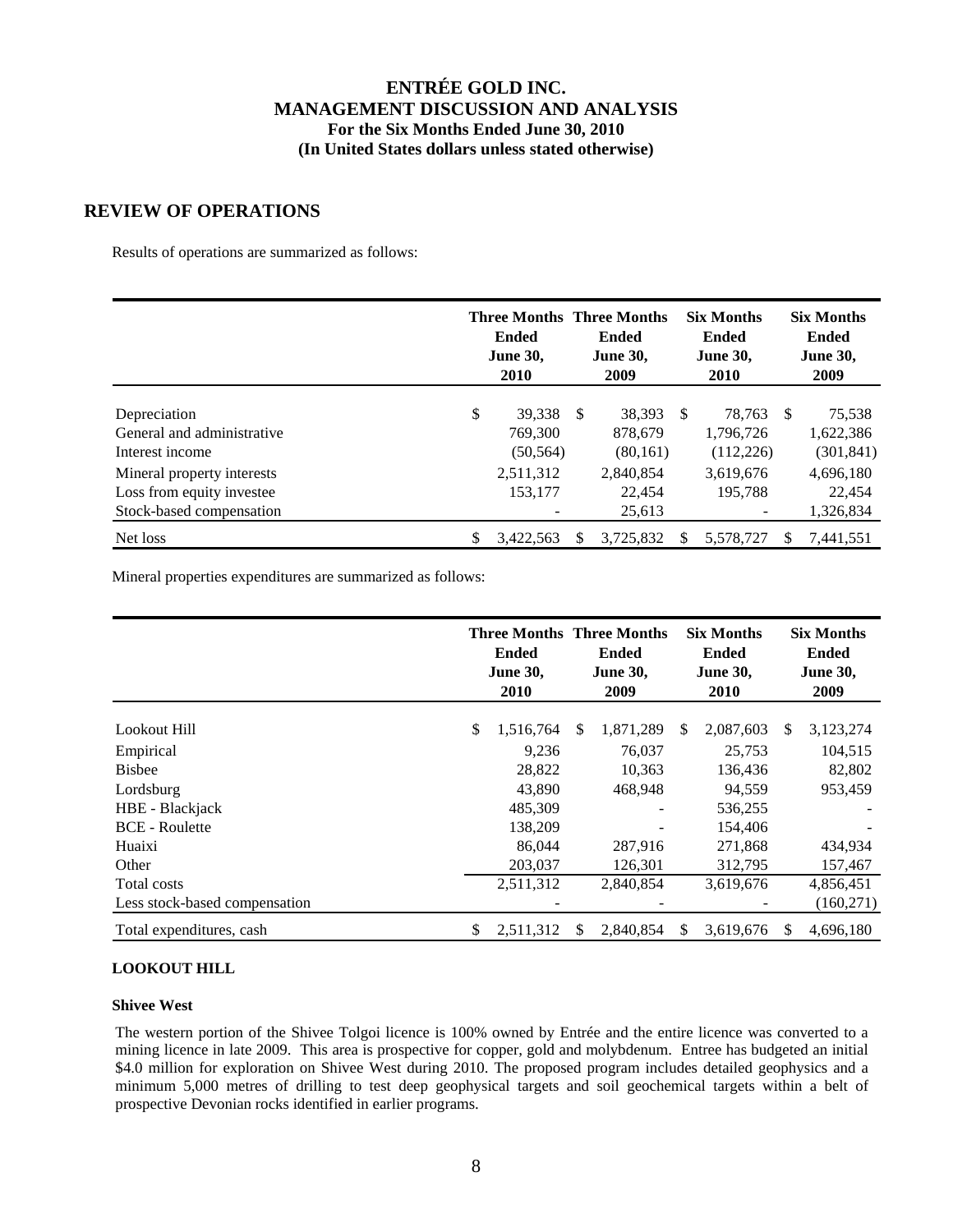Shivee Tolgoi and Javhlant exploration licences were converted to mining licences in October 2009, triggering an immediate licence fee payment of \$1.1 million, part of which will be recovered from the joint venture with Ivanhoe Mines.

### **Togoot**

Since 2008, three coal targets have been discovered on Entrée's 100% owned Togoot licence: Nomkhon Bohr, Coking Flats and Khar Suul. These discoveries form part of the rich Permian-age coal basin of Southern Mongolia which includes Tavaan Tolgoi, located approximately 75 kilometres to the northwest. Tavan Tolgoi is reputedly one of the largest undeveloped high quality coal resources in the world.

To May 2009, over 15,000 metres of drilling had been completed on coal targets on the Togoot licence. Nomkhon Bohr lies adjacent to the northern boundary of the licence. The Coking Flats and Khar Suul targets to the southwest of Nomkhon Bohr are at an earlier stage of exploration.

At Nomkhon Bohr, coal seams have been traced over a strike length of 1,200 metres by drilling and trenching. Coal is mostly medium volatile bituminous, high in ash with variable sulphur. Coal-bearing horizons in drill holes can be up to 57 metres in apparent thickness; within these, multiple coal seams are usually present, with drill intercepts from 0.2 metre to 4.5 metres. The coal seams dip moderately to the north. Due to the recessive nature of the coal seams, they often come to surface in shallow valleys where they are concealed by a thin veneer of desert sands. The regional geology has similarities to the large Tavaan Tolgoi coal deposits to the northwest.

The Company's technical team worked with a Mongolian consulting group to prepare an application for conversion of Togoot to a mining licence. A mining licence was issued on June 24, 2010 covering 14,031 hectares of the northwest portion of the former exploration licence. The new mining licence encompasses the coal prospects identified at Nomkhon Bohr.

For the three months ended June 30, 2010, Lookout Hill expenses were \$1,516,764 compared to \$1,871,289 during the three months ended June 30, 2009 as set out above. For the six months ended June 30, 2010, Lookout Hill expenses were \$2,087,603 compared to \$3,123,274 during the six months ended June 30, 2009 as set out above. The higher expenses in 2009 resulted from an earlier start to the field season compared to 2010.

## **UNITED STATES**

The Company has interests in properties in Nevada, Arizona and New Mexico, through agreements with HoneyBadger Exploration Inc., Bronco Creek Exploration Inc. and Empirical Discovery LLC.

Entrée's merger with PacMag resulted in the acquisition of several new properties in the United States. The U.S. properties include:

- the Ann Mason copper-molybdenum property in Nevada, including the Ann Mason copper-molybdenum porphyry deposit and the Blue Hills copper oxide target;
- the Sentinel lignite-hosted uranium project in North Dakota;
- the Meadow Valley copper project in Arizona;
- the Rainbow Canyon gold project in Nevada;

### **Yerington Properties, Nevada**

The Yerington Properties include the Ann Mason, Blackjack and Roulette properties in the historic Yerington porphyry copper district of western Nevada.

The Ann Mason property is the most advanced project. Entrée completed an independent NI 43-101 resource on the Ann Mason copper deposit in January 2010. Ann Mason is estimated to contain an inferred resource of 810.4 million tonnes grading 0.40% copper, using a 0.30% copper cut-off. Accompanying molybdenum is estimated at 165.9 million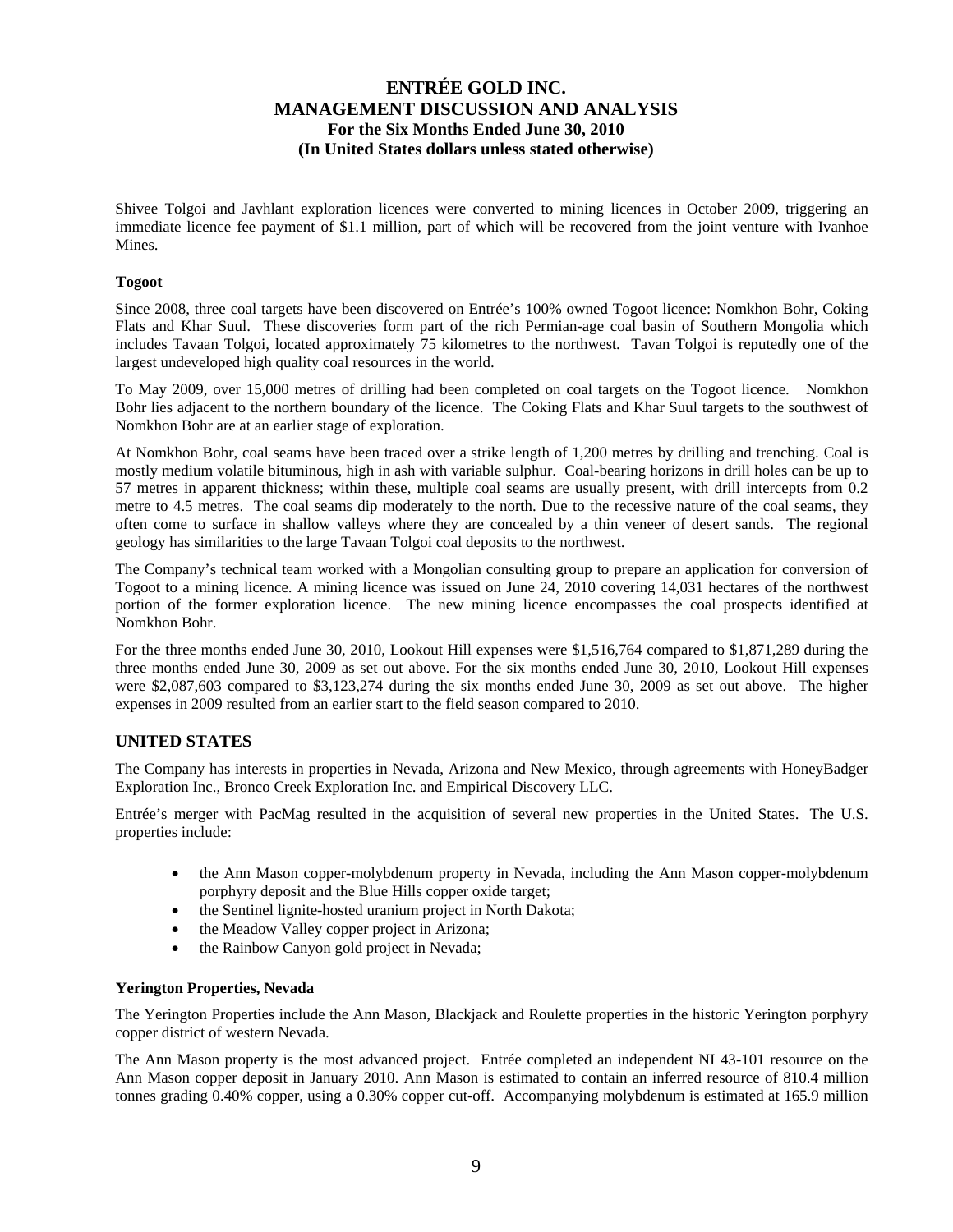metric tonnes at a grade of 0.01% molybdenum. Based on these figures, the Ann Mason deposit contains approximately 7.1 billion pounds of copper. The property also hosts the Blue Hills copper oxide target, which potentially extends westward onto the ground held under an agreement between Entrée and Honey Badger Exploration Inc. ("HoneyBadger").

A budget of US\$2.7 million has been approved to attempt to expand the resource at the Ann Mason deposit, including an IP geophysical survey and deep diamond drilling to test the potential for higher grade mineralization to the west. In addition, a budget of US\$1.07 million has also been approved for exploration on the Blue Hills copper oxide zone on the Ann Mason property.

In July 2009, the Company entered into an agreement with HoneyBadger under which Entrée may acquire up to an 80% interest in a portion of the Yerington West Project, known as the Blackjack Property. In September 2009, the Company entered into an agreement with Bronco Creek Exploration Inc. ("Bronco Creek"), a private exploration company now a wholly-owned division of Eurasian Minerals Inc., on the Roulette Property which adjoins HoneyBadger's ground to the south and the Ann Mason property to the west.

The Blackjack and Roulette projects in Nevada are both early stage exploration prospects. A \$1.1 million geophysics (Induced Polarization - "IP") and drilling program has been approved for the Blackjack property. The planned drilling consists of 7 holes totaling approximately 2,800 m that will mainly test soil geochemical and IP targets extending west from the Blue Hills target area onto the Blackjack property. The Blue Hills copper oxide prospect straddles the PacMag and HoneyBadger property boundary immediately to the northwest of Ann Mason. The IP geophysical survey was completed and drilling commenced June 1. To June 30, 2010 approximately 546 m of RC drilling and 913 m of diamond drilling had been completed on Blackjack. On the Roulette property, a \$0.61 million budget has been approved for drill testing of geological, soil geochemical and geophysical (magnetic) anomalies. Up to four drill holes totaling approximately 2,700 m are proposed. To June 30, 2010, 744 m of RC drilling had been completed. No assay results had been received to that date.

For the three months ended June 30, 2010, Blackjack expenses were \$485,309 compared to Nil during the three months ended June 30, 2009 as set out above. For the six months ended June 30, 2010, Blackjack expenses were \$536,255 compared to Nil during the six months ended June 30, 2009 as set out above.

For the three months ended June 30, 2010, Roulette expenses were \$138,209 compared to Nil during the three months ended June 30, 2009 as set out above. For the six months ended June 30, 2010, Roulette expenses were \$154,406 compared to Nil during the six months ended June 30, 2009 as set out above.

#### **Arizona and New Mexico**

### *Empirical*

In August 2007, the Company entered into an agreement with Empirical Discovery LLC ("Empirical") to explore for and develop porphyry copper targets in southeastern Arizona and southwestern New Mexico.

Drilling of the Duncan and Gold Hill properties was unsuccessful and these projects are in the process of being terminated. Drilling at Lordsburg, New Mexico, was successful in discovering a new porphyry copper-gold occurrence in an area previously known only for vein-style gold mineralization (see next section below).

The 2007 agreement was amended in August 2009 to include the 1,435 ha (3,545 acre) Oak Grove property, located approximately 45 km northeast of Lordsburg. Work on the Oak Grove property to date has consisted of permitting and negotiation of access agreements.

For the three months ended June 30, 2010, Empirical expenses were \$9,236 compared to \$76,037 during the three months ended June 30, 2009 as set out above. For the six months ended June 30, 2010, Empirical expenses were \$25,753 compared to \$104,515 during the six months ended June 30, 2010 as set out above. Little work was completed in the first six months of 2010 due to permitting and logistical delays.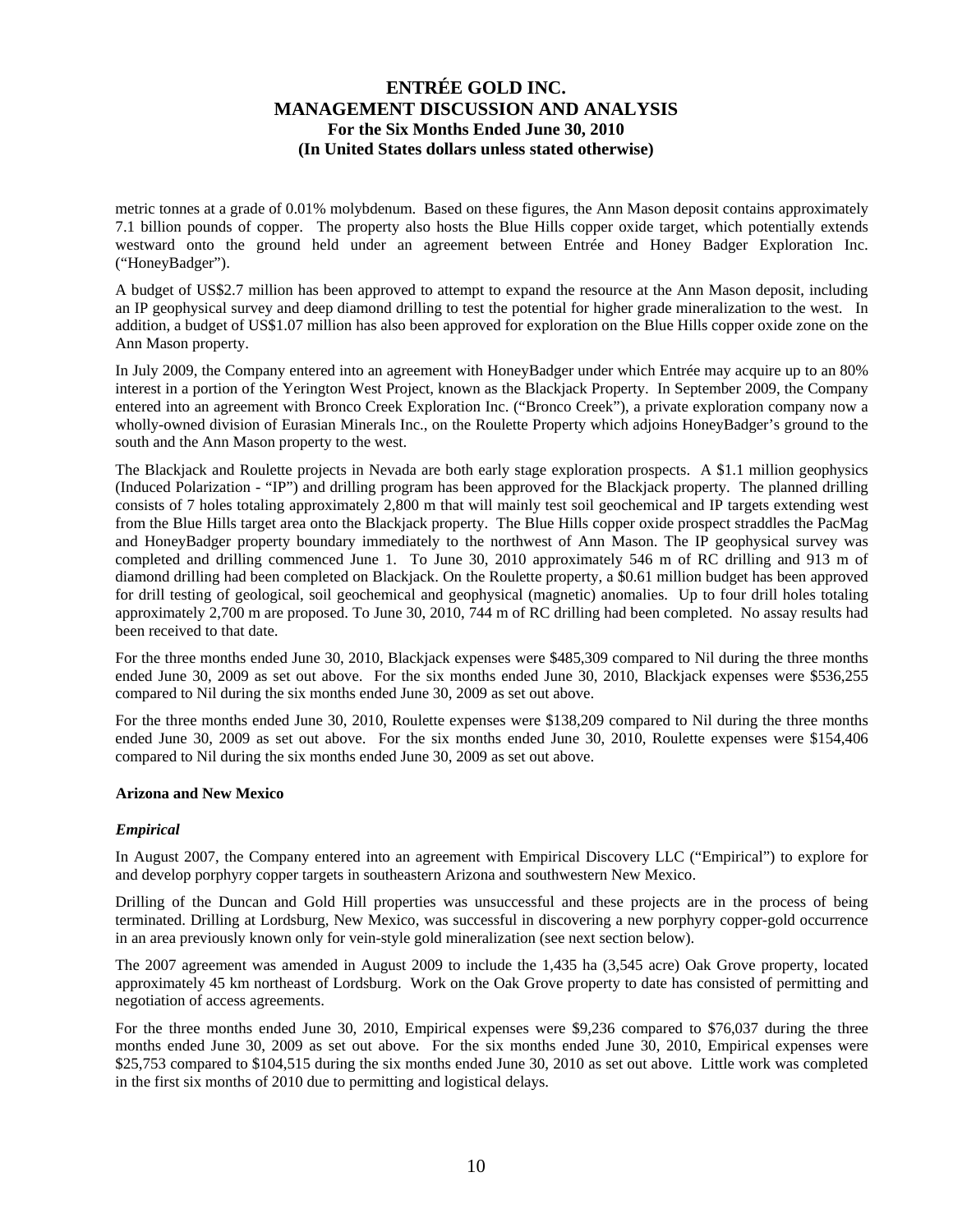### *Lordsburg*

The Lordsburg claims cover 2,013 ha (4,793 acres) adjacent to the historic Lordsburg copper-gold-silver district, New Mexico. The claims were acquired under the 2007 Empirical Discovery agreement.

Copper-gold mineralization at Lordsburg is associated with potassic alteration and sulphide-quartz veining in feldspar porphyry intrusives cutting andesitic volcanic rocks. Mineralization appears best developed in the contact zone between the porphyry and volcanics, where it is hosted in part by an intrusive breccia.

Entrée completed geophysical (IP and AMT), geological and geochemical surveys over the Lordsburg target in the first half of 2008, followed by four widely spaced diamond drill holes totaling 2,563 metres (8,405 feet). One of these holes (EGL-08-002) intersected 310 metres of 0.14% copper and 0.08 g/t gold with intervals of higher grade mineralization up to 0.33% copper and 0.26 g/t gold. Six additional drill holes were completed in 2009 and expanded the mineralized zone.

For the three months ended June 30, 2010, Lordsburg expenses were \$43,890 compared to \$468,948 during the three months ended June 30, 2009 as set out above. For the six months ended June 30, 2010, Lordsburg expenses were \$94,559 compared to \$953,459 during the six months ended June 30, 2009 as set out above. There is currently no significant work being completed at Lordsburg. However, the Company has applied for additional drill permits which could allow for a drill program later in 2010. Any additional drilling will be directed towards expanding the existing drill defined copper and gold zone.

### *Bisbee*

In January 2008, the Company entered into a second agreement with Empirical Discovery LLC to explore for buried porphyry copper targets in an area north of Bisbee, Arizona. The Bisbee camp has recorded production of over 8 billion pounds of copper and 3 million ounces of gold. A ground geophysical program has been completed and drill testing of select targets is expected to commence in Q3 or Q4 2010 once environmental permitting is complete.

For the three months ended June 30, 2010, Bisbee expenses were \$28,822 compared to \$10,363 during the three months ended June 30, 2009 as set out above. For the six months ended June 30, 2010, Bisbee expenses were \$136,436 compared to \$82,802 during the six months ended June 30, 2009 as set out above. The higher expenses in 2010 resulted from an increase in consulting fees.

### **AUSTRALIA**

The PacMag acquisition resulted in the acquisition of four early stage joint venture properties in Australia. These include:

- the Blue Rose copper-gold-molybdenum Joint Venture in South Australia;
- the Mystique Gold Joint Venture in Western Australia;
- the Corktree Copper Project in Western Australia
- the Northling Copper Joint Venture in Western Australia.

Obligations related to these properties are being met and assessment is ongoing.

### **CHINA**

In November 2007, Entrée entered into an agreement with the Zhejiang No. 11 Geological Brigade to explore for copper within three contiguous exploration licences, totaling approximately 61 square kilometres in Pingyang County, Zhejiang Province, People's Republic of China. Entrée may earn a 78% interest in the Huaixi property by spending \$3 million on exploration within four years.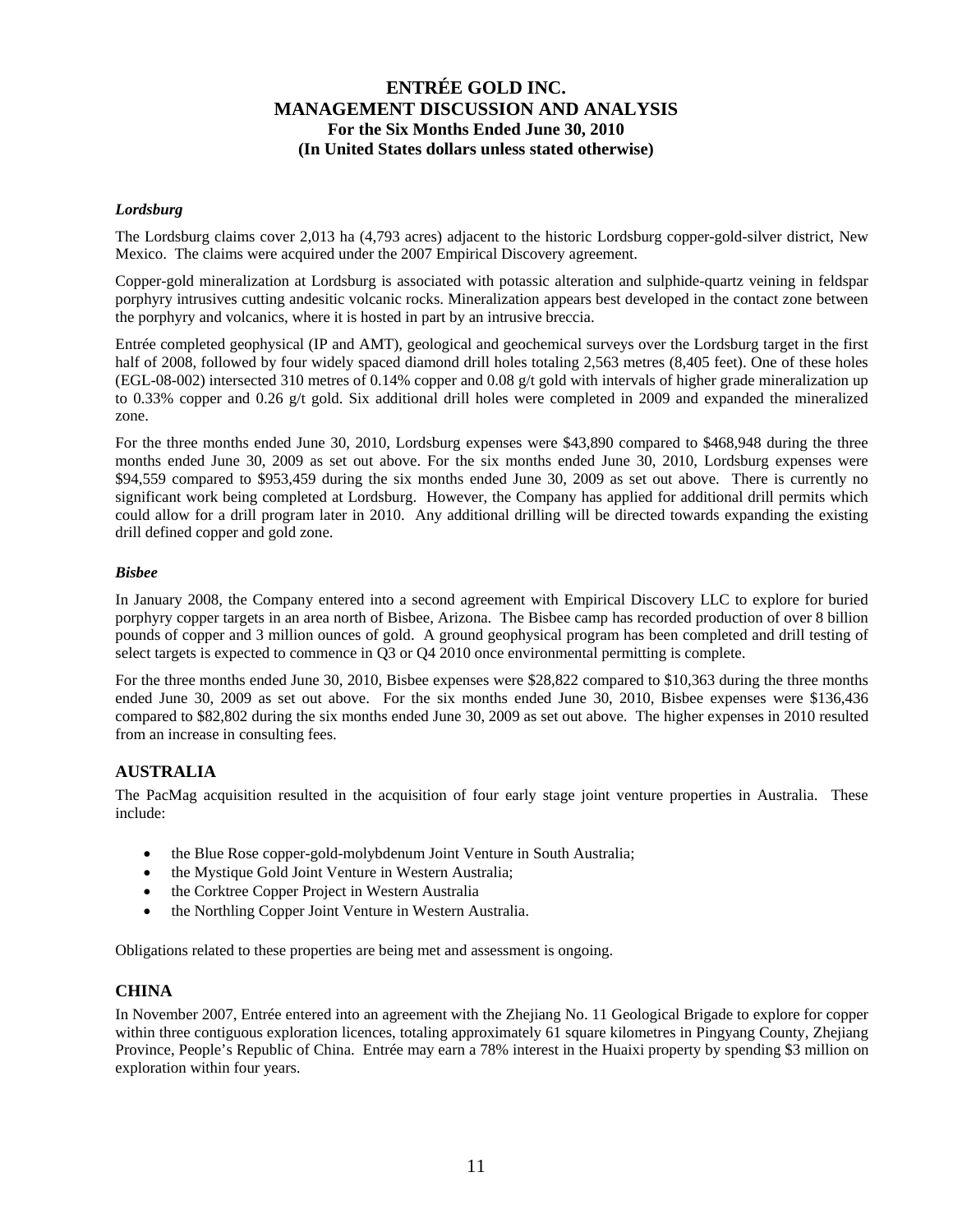A six-hole, 2,660 metre diamond drilling program was completed in January 2010. Variable base metal mineralization was intersected in several holes. A further 1,500 m drill program commenced in mid-July to test a number of additional geological-geophysical-geochemical targets.

For the three months ended June 30, 2010, Huaixi expenses were \$86,044 compared to \$287,916 during the three months ended June 30, 2009 as set out above. For the six months ended June 30, 2010, Huaixi expenses were \$271,868 compared to \$434,934 during the six months ended June 30, 2009 as set out above.

## **CANADA**

In September 2009, the Company reached an agreement with Taiga Consultants Ltd. to acquire the Crystal Property; an early-stage copper-molybdenum project in central B.C. Entrée may acquire a 100% interest, subject to a 1% NSR royalty, by completing C\$500,000 in exploration expenditures and issuing 100,000 shares. One half of the NSR can be purchased by the Company for C\$500,000.

A short prospecting and sampling program was completed in October 2009. In 2010, a \$0.39 million geophysical, geochemical and diamond drilling program was approved. An airborne EM and magnetic survey was completed in early-May. The survey identified a number of anomalies which may be related to Cu-Mo mineralization. A follow-up ground mapping and sampling program has commenced to further examine these and other targets on the property.

## **GENERAL AND ADMINISTRATIVE**

For the three months ended June 30, 2010, general and administrative expense before stock-based compensation was \$769,300 compared to \$878,679 during the three months ended June 30, 2009 as set out above. For the six months ended June 30, 2010, general and administrative expense before stock-based compensation was \$1,796,726 compared to \$1,622,386 during the six months ended June 30, 2009 as set out above. The increase in 2010 was due to the addition of new financial personnel, salary increases for existing personnel and increased legal fees compared to 2009.

## **STOCK-BASED COMPENSATION**

For the three months ended June 30, 2010, stock-based compensation expense was Nil compared to \$25,613 during the three months ended June 30, 2009 as set out above. For the six months ended June 30, 2010, stock-based compensation expense was Nil compared to \$1,326,834 during the six months ended June 30, 2009 as set out above. There were no stock options granted during the six months ended June 30, 2010, compared to 1,780,000 options that were granted with a fair value of \$1,250,242 during the six months ended June 30, 2009.

## **INTEREST INCOME**

For the three months ended June 30, 2010, interest income was \$50,563 compared to \$80,161 during the three months ended June 30, 2009 as set out above. For the six months ended June 30, 2010, interest income was \$112,226 compared to \$301,841 during the six months ended June 30, 2009 as set out above. The Company earns income on its cash and cash equivalents. The decreases were due to lesser principal amounts invested due to cash expenditures throughout the year and lower interest rates due to market conditions.

## **VALUATION OF INVESTMENT**

### *Asset Backed Commercial Paper*

The Company owns Asset Backed Notes ('AB Notes') with a face value of C\$4,013,365. The Company has designated the notes as "available for sale" and the notes are recorded at fair value.

During the fiscal quarter, the fair market value of the AB Notes was positively impacted by a number of factors: credit market conditions, rising interest rates, and the passage of time.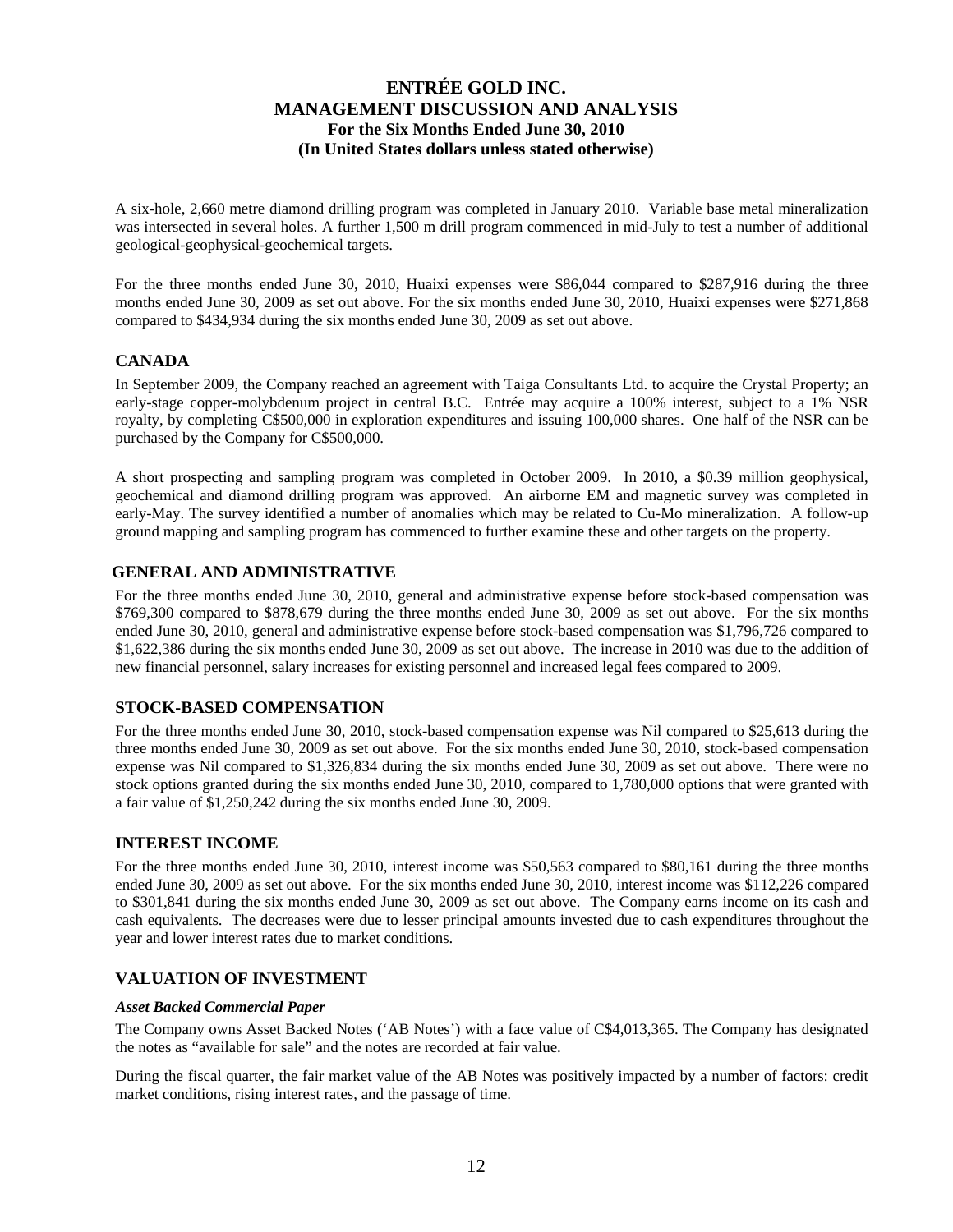The MAV2 Pooled Notes Classes A-1 and A-2 accrue interest at a rate of 3-month CDOR minus 50 basis points. Prior to this quarter, prevailing interest rates were very low and no interest payments were accrued by the Notes. In the mostrecent quarter, rates rose as the Bank of Canada signalled and then enacted a rate hike. In assessing the fair value of the Notes, it had previously been predicted that they would not pay interest so long as the prevailing market interest rates persisted at very low levels. With the recent rate hike and accompanying rise in CDOR, this assumption has been removed and it is foreseen that the Notes will pay interest going forward. This change in assumption causes an increase the valuation of the A-1 and A-2 Notes.

During 2010, the Company received a principal pay-down on the A-1 Notes in the amount of \$6,297. This payment resulted from a retroactive adjustment of errors made by the Administrator of the MAV Notes in 2009. The impact on overall valuation of the portfolio was minimal and considered immaterial.

The impact of these positive factors was an increase in fair market value in the period. As a result of this analysis, the Company has estimated the fair market value of its AB Notes investment to be C\$2,461,068 as at June 30, 2010 (December 31, 2009 – C\$2,267,560). Accordingly, the Company has recorded an unrealized gain of \$183,716 in other comprehensive income (June 30, 2009 – \$341,903).

The table below summarizes the Company's valuation.

| <b>Restructuring categories</b>     |                   | C\$ thousands                                      |                                           |                                  |
|-------------------------------------|-------------------|----------------------------------------------------|-------------------------------------------|----------------------------------|
| <b>MAV 2 Notes</b>                  | <b>Face value</b> | <b>June 30/2010</b><br>C\$ Fair value<br>estimate* | Dec 31/2009<br>C\$ Fair value<br>estimate | <b>Expected maturity</b><br>date |
| $A1$ (rated A)                      | 1,960,231         | 1,475,816                                          | 1,388,866                                 | 12/20/2016                       |
| A2 (rated BBB)                      | 1,630,461         | 919,309                                            | 826,653                                   | 12/20/2016                       |
| B                                   | 295,974           | 64.739                                             | 50,836                                    | 12/20/2016                       |
| C                                   | 120,402           | 1.204                                              | 1,205                                     | 12/20/2016                       |
| <b>Total original</b><br>investment | 4,007,068         | 2,461,068                                          | 2,267,560                                 |                                  |

\* - the range of fair values estimated by the Company varied between C\$2.2 million and C\$2.7 million

- the total United States dollars fair value of the investment at June 30, 2010 is \$2,320,450 (Dec 31, 2009 - \$2,166,597).

We believe we have utilized an appropriate methodology to estimate fair value. However, there can be no assurance that management's estimate of potential recovery as at June 30, 2010 is accurate. Subsequent adjustments, either materially higher or lower, may be required in future reporting periods.

### *Equity Method Investment*

The Company has a 20% equity investment in a joint venture with Oyu Tolgoi LLC, a subsidiary of Ivanhoe Mines Ltd. (Note 6). At June 30, 2010, the Company's investment in the joint venture was \$36,855 (June 30, 2009 - \$Nil). The Company's share of the loss of the joint venture is \$195,788 for the six months ended June 30, 2010 (June 30, 2009, -\$22,454)

#### Australia Listed Equity Securities

At June 30, 2010, the Company held the following Australia listed securities:

|                            | <b>Shares</b> | FMV       |
|----------------------------|---------------|-----------|
| Peninsula Minerals Limited | 34,650,000    | \$852,029 |
| Zinc Co. Limited           | 300,000       | 43.243    |
|                            |               | \$895,272 |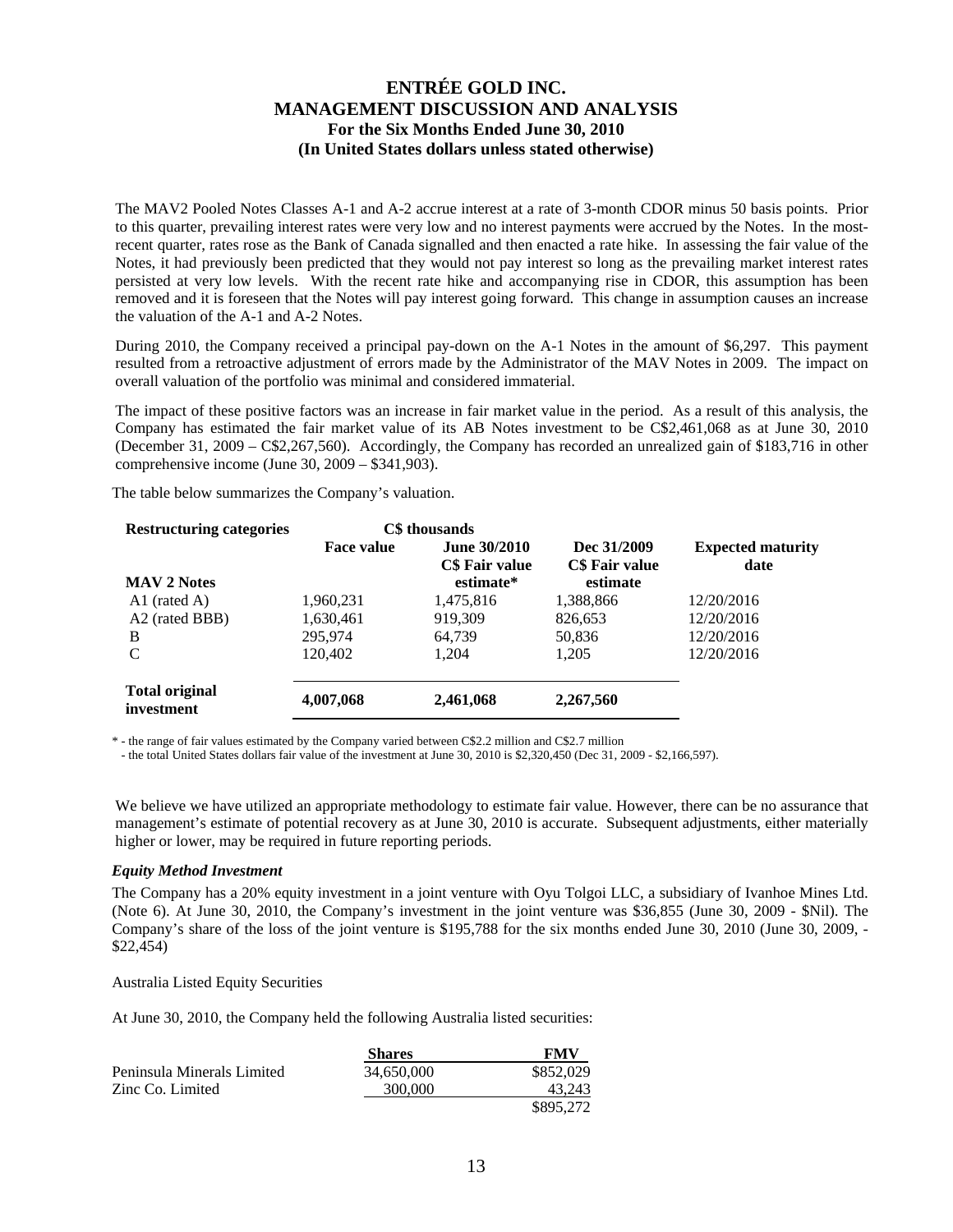## **OUTLOOK**

The Company is actively engaged in evaluating additional acquisition opportunities which are complementary to its existing projects, particularly large tonnage base and precious metal targets in eastern Asia and the Americas. Recent efforts have resulted in the acquisition of PacMag Metals and agreements with HoneyBadger, Bronco Creek and Taiga Consultants on projects in Nevada and British Columbia. The commodities the Company is most likely to pursue include copper, gold and molybdenum, which are often associated with large tonnage, porphyry related environments. Smaller, higher grade systems will be considered by the Company if they demonstrate potential for near-term production and cash-flow. If the Company is able to identify smaller, higher grade bodies that may be indicative of concealed larger tonnage mineralized systems, it may negotiate and enter into agreements to acquire them.

The Company feels confident that it has sufficient funds available for ongoing operations and possible future acquisitions.

|                                   | <b>Three Months</b><br><b>Ended</b><br><b>June 30,</b><br>2010 |      | <b>Three Months</b><br><b>Ended</b><br>March 31,<br>2010 |               | <b>Three Months</b><br><b>Ended</b><br>December 31,<br>2009 |          | <b>Three Months</b><br><b>Ended</b><br>September 30,<br>2009 |
|-----------------------------------|----------------------------------------------------------------|------|----------------------------------------------------------|---------------|-------------------------------------------------------------|----------|--------------------------------------------------------------|
| Exploration                       | \$<br>2,511,312                                                | - \$ | 1.108.364                                                | <sup>\$</sup> | 2,406,856                                                   | <b>S</b> | 2,722,656                                                    |
| General and administrative        | 808,638                                                        |      | 1,066,608                                                |               | 3,591,718                                                   |          | 888,319                                                      |
| Loss from operations              | (3,319,950)                                                    |      | (2,174,972)                                              |               | (5,998,574)                                                 |          | (3,610,975)                                                  |
| Interest income                   | 50.564                                                         |      | 61,419                                                   |               | 62.758                                                      |          | 33.142                                                       |
| Loss from equity investee         | (153, 177)                                                     |      | (42,611)                                                 |               | (103,960)                                                   |          | (43,094)                                                     |
| Net loss                          | \$<br>(3,422,563)                                              |      | (2,156,164)                                              |               | (6,039,776)                                                 | £.       | (3,620,927)                                                  |
| Loss per share, basic and diluted | \$<br>$(0.04)$ \$                                              |      | $(0.02)$ \$                                              |               | (0.06)                                                      | -S       | (0.04)                                                       |

## **SELECTED QUARTERLY DATA**

|                                   |     | <b>Three Months</b><br><b>Ended</b><br><b>June 30,</b><br>2009 |               | <b>Three Months</b><br><b>Ended</b><br>March 31,<br>2009 |    | <b>Three Months</b><br><b>Ended</b><br>December 31,<br>2008 |    | <b>Three Months</b><br><b>Ended</b><br>September 30,<br>2008 |
|-----------------------------------|-----|----------------------------------------------------------------|---------------|----------------------------------------------------------|----|-------------------------------------------------------------|----|--------------------------------------------------------------|
| Exploration                       | \$. | 2,840,854                                                      | S             | 2,015,597                                                | -S | 4,236,000                                                   | S  | 2,889,592                                                    |
| General and administrative        |     | 942,685                                                        |               | 1,921,802                                                |    | 742,828                                                     |    | 2,350,113                                                    |
| Loss from operations              |     | (3,783,539)                                                    |               | (3,937,399)                                              |    | (4,978,828)                                                 |    | (5,239,705)                                                  |
| Interest income                   |     | 80,161                                                         |               | 221,680                                                  |    | 324,686                                                     |    | 443,438                                                      |
| Loss from equity investee         |     | (22, 454)                                                      |               |                                                          |    | (40,606)                                                    |    | (325,989)                                                    |
| Fair value adjustment to asset    |     |                                                                |               |                                                          |    |                                                             |    |                                                              |
| backed commercial paper           |     | -                                                              |               |                                                          |    |                                                             |    | (844, 537)                                                   |
| Net loss                          | \$  | (3,725,832)                                                    | <sup>\$</sup> | $(3,715,719)$ \$                                         |    | (4,694,748)                                                 | \$ | (5,966,793)                                                  |
| Loss per share, basic and diluted | \$  | $(0.04)$ \$                                                    |               | $(0.04)$ \$                                              |    | $(0.05)$ \$                                                 |    | (0.06)                                                       |

The 2010 field exploration season did not begin until the end of March resulting in lower explorations cost in the first quarter compared to the prior year. In last quarter of 2009 lower exploration cost were incurred than in the prior year due to a reduced work program in Mongolia. Interest income in 2010/2009 has decreased compared to 2008 due to a decrease in interest rates and a reduction in capital invested. General and administrative costs fluctuate throughout the year, primarily due to stock-based compensation expenses.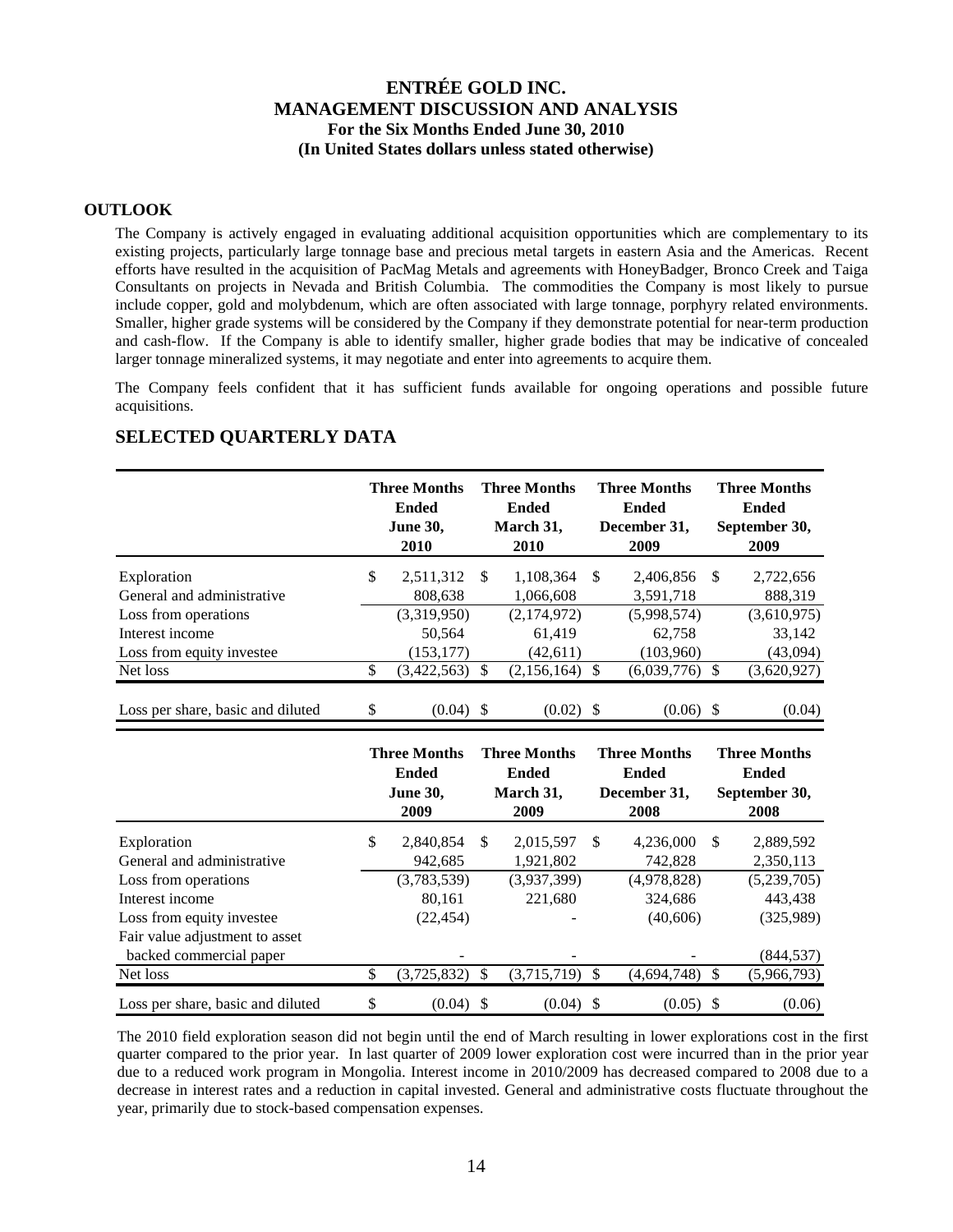# **LIQUIDITY**

To date the Company has not generated significant revenues from its operations and is considered to be in the exploration stage. Working capital on hand at June 30, 2010 was \$29,993,306 and is more than sufficient to finance budgeted exploration, general and administrative expense and investor relations for the next twelve months. Cash and cash equivalents were \$30,163,995 at June 30, 2010. Working capital on hand is expected to exceed cash requirements for the ensuing year by approximately \$16 million. At present, the Company is dependent on equity financing for additional funding if required. Should one of the Company's projects proceed to the mine development stage, it is expected that a combination of debt and equity financing would be available.

Under the terms of the joint venture, Entrée may be carried through to production, at its election, by debt financing from Ivanhoe Mines with interest accruing at Ivanhoe Mines' actual cost of capital or prime +2%, whichever is less, at the date of the advance.

### **Operating activities**

Cash used in operations was \$4,681,083 for the six months ended June 30, 2010 (June 30, 2009 - \$5,987,197) and represents expenditures on mineral property exploration and general and administrative expense as described above for both periods.

## **Financing activities**

Cash provided by financing activities during the six months ended June 30, 2010 and 2009 and common shares issued were as follows:

|                                                       | <b>Six Months</b><br><b>Ended</b><br><b>June 30,</b><br><b>2010</b> | <b>Six Months</b><br><b>Ended</b><br><b>June 30,</b><br><b>2010</b> |                        | <b>Six Months</b><br><b>Ended</b><br><b>June 30,</b><br>2009 |    | <b>Six Months</b><br><b>Ended</b><br><b>June 30,</b><br>2009 |
|-------------------------------------------------------|---------------------------------------------------------------------|---------------------------------------------------------------------|------------------------|--------------------------------------------------------------|----|--------------------------------------------------------------|
|                                                       | <b>Shares</b>                                                       |                                                                     | Amount                 | <b>Shares</b>                                                |    | Amount                                                       |
| <b>Share Issue Costs</b><br>Exercise of stock options | 925,303                                                             | \$                                                                  | (147,228)<br>1,522,682 | 50,000                                                       | \$ | 49,266                                                       |
| Mineral property interest                             |                                                                     |                                                                     |                        | 20,000                                                       |    |                                                              |
|                                                       | 925,303                                                             | S.                                                                  | 1.375.454              | 70,000                                                       | S  | 49.266                                                       |

### **Investing activities**

During the six months ended June 30, 2010, the Company expended \$62,958 on equipment, primarily for exploration activities (June 30, 2009 - \$34,904). Other investing activities for the six months ended June 30, 2010 consisted of a cash payment of \$6,827,921 (June 30, 2009 – Nil) and \$959,437 acquired relating to the PacMag transaction and cash and bond payments of \$133,589 (June 30, 2009 – Nil) related to other mineral property interests.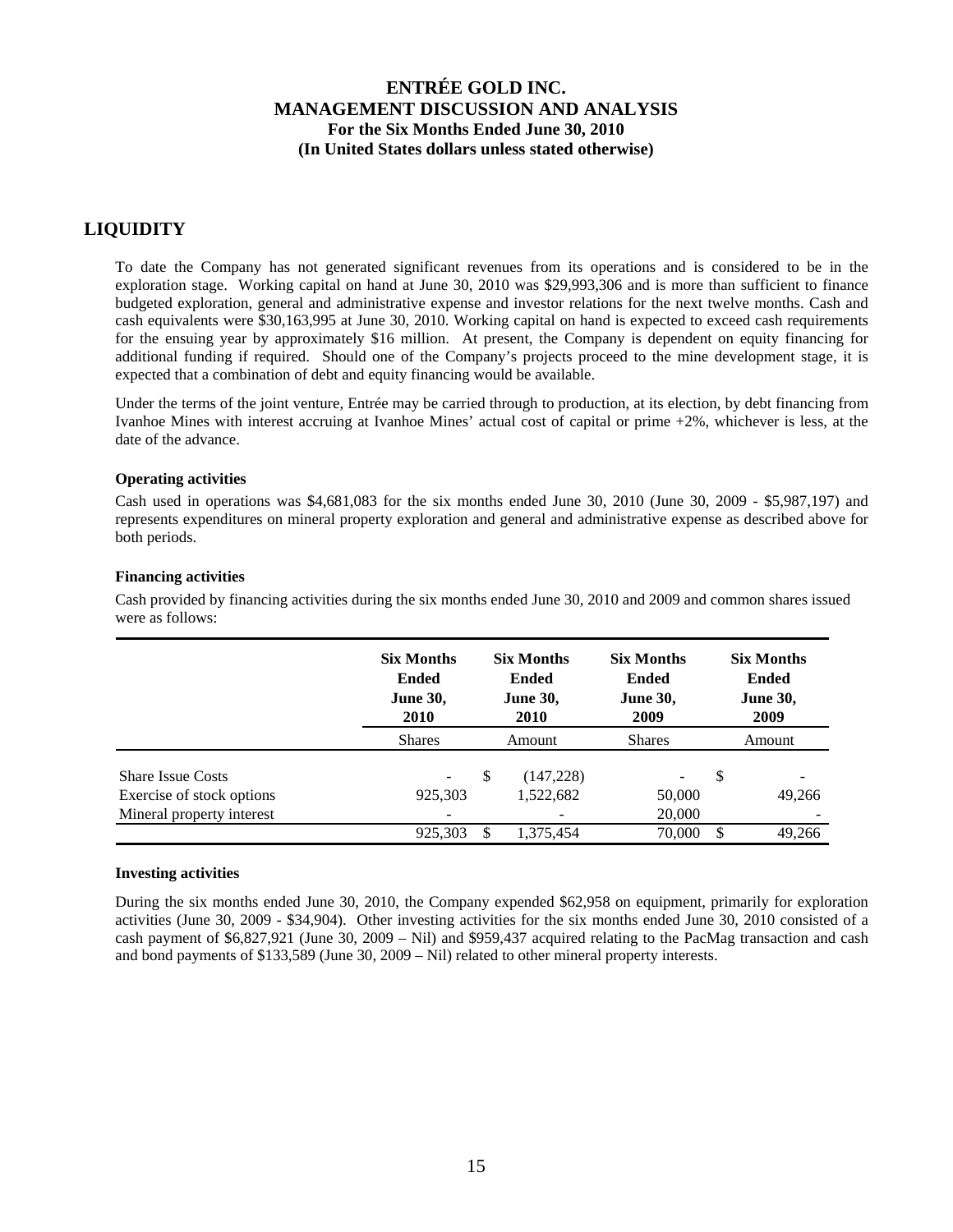## **Table of Contractual Commitments**

The following table lists as of June 30, 2010 information with respect to the Company's known contractual obligations.

|               |    | Less than     |           |                          | More than                |              |  |
|---------------|----|---------------|-----------|--------------------------|--------------------------|--------------|--|
|               |    | 1 Year        | 1-3 Years | 3-5 Years                | 5 Year                   | <b>Total</b> |  |
| Office leases | ۰D | 93.227<br>\$. | 43,037    | $\overline{\phantom{a}}$ | -                        | 136,264      |  |
| Total         |    | 93.227<br>S   | 43,037    | $\overline{\phantom{0}}$ | $\overline{\phantom{a}}$ | 136,264      |  |

### **Outstanding share data**

As at June 30, 2010, there were 113,429,018 common shares outstanding. In addition, there were 8,405,800 stock options outstanding with exercise prices ranging from C\$1.32 to C\$2.60 per share. There were no warrants outstanding at June 30, 2010. As at August 13, 2010, there were 113,531,418 common shares outstanding. In addition, there were 8,382,800 stock options outstanding with exercise prices ranging from C\$1.32 to C\$2.60 per share.

## **CAPITAL RESOURCES**

The Company had no commitments for capital assets at June 30, 2010.

At June 30, 2010, the Company had working capital of \$29,993,306 compared to \$41,412,174 at June 30, 2009. In addition, the Company had an investment in asset backed commercial paper of \$2,320,450 net of all adjustments. Budgeted expenditures for the year ending December 31, 2010 are approximately \$11 million for exploration and \$2 million for administration, net of interest and other income. Working capital on hand is expected to exceed cash requirements for the ensuing year by approximately \$16 million.

The Company is committed to make lease payments for the rental of office space totalling \$136,264 over the remaining two years of its five year office lease in Vancouver, an annual office lease in Beijing, an annual office lease in Yerington, and an annual lease for accommodations in Vancouver.

# **OFF-BALANCE SHEET TRANSACTIONS**

The Company has no off-balance sheet arrangements except for the contractual obligation noted above.

# **TRANSACTIONS WITH RELATED PARTIES**

The Company did not enter into any transactions with related parties during the six months ended June 30, 2010 (June 30, 2009 - Nil).

## **CRITICAL ACCOUNTING ESTIMATES**

The preparation of consolidated financial statements in conformity with generally accepted accounting principles in the United States of America requires management to make estimates and assumptions that affect the reported amount of assets and liabilities and the disclosure of contingent assets and liabilities at the date of the financial statements and the reported amount of revenues and expenses during the period. Actual results could differ from these estimates.

The Company follows accounting guidelines in determining the value of stock option compensation, as disclosed in Note 7 to the Financial Statements. Unlike other numbers in the accounts, this is a calculated amount not based on historical cost, but on subjective assumptions introduced to an option pricing model, in particular: (1) an estimate for the average future hold period of issued stock options before exercise, expiry or cancellation and (2) future volatility of the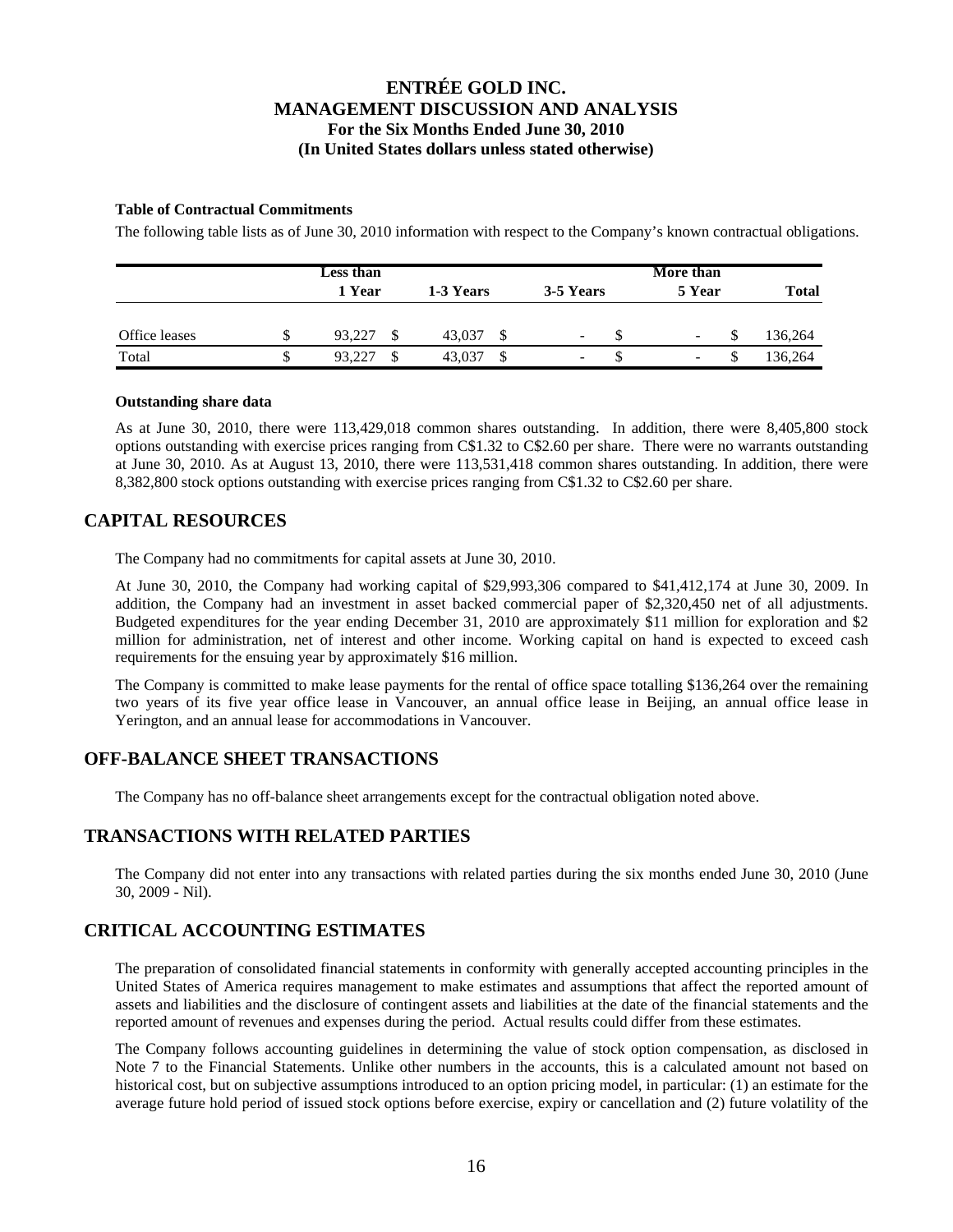Company's share price in the expected hold period (using historical volatility as a reference). Given that there is no market for the options and they are not transferable, the resulting value calculated is not necessarily the value the holder of the option could receive in an arm's-length transaction.

The Company's accounting policy is to expense exploration costs on a project by project basis consistent with United States GAAP. The policy is consistent with that of the other exploration companies that have not established mineral reserves. When a mineral reserve has been objectively established further exploration costs would be deferred. Management is of the view that its current policy is appropriate for the Company.

Under generally accepted accounting principles, the events and circumstances affecting ABCP since August 2007 constitute an indication of impairment and it is therefore necessary to carry ABCP at the lower of cost and estimated fair value. Fair value is estimated based on the results of a valuation technique that makes maximum use of inputs observed from markets, and relies as little as possible on inputs generated by the entity.

The Company has estimated the fair value of ABCP at June 30, 2010 using the methodology and assumptions outlined below. The fair value estimate of the New Notes to be received under the restructuring has been calculated based on information provided by the Pan Canadian Investor Committee as well as Ernst & Young, the Monitor of the restructuring.

The Company has applied its best estimate of prospective buyers' required yield and calculated the present value of the new notes using required yield as the discount factor. Using a range of potential discount factors allows the Company to estimate a range of recoverable values.

Restructuring costs are excluded from this valuation as it has been stated that the costs will be deducted from the accrued interest that the Company will receive shortly after the completion of the restructuring. Based on the fair value estimation, the Company has recorded an unrealized gain of \$183,716 (June 30, 2009 - \$341,903) for the six months ended June 30, 2010. There can be no assurance that the fair value estimate will be realized or that it will be adequate. Subsequent adjustments, which could be material, may be required in future reporting periods.

# **CHANGES IN ACCOUNTING POLICIES**

A detailed summary of all of the Company's significant accounting policies and the estimates derived therefrom is included in Note 2 to the annual consolidated financial statements for the year ended December 31, 2009.

# **FINANCIAL INSTRUMENTS AND OTHER INSTRUMENTS**

The Company's financial assets and liabilities consist of cash and cash equivalents, investments, receivables, accounts payable and accrued liabilities and loan payable some of which are denominated in U.S. dollars, Mongolian Tugriks and Chinese Renminbi. The Company is at risk to financial gain or loss as a result of foreign exchange movements against the Canadian dollar. The Company minimizes its foreign exchange risk by maintaining low account balances in currencies other than the Canadian dollar. The Company does not currently have major commitments to acquire assets in foreign currencies; but historically it has incurred the majority of its exploration costs in foreign currencies.

# **OTHER MD&A REQUIREMENTS**

### **Forward-Looking Statements**

Except for historical information contained in this discussion and analysis, disclosure statements contained herein are forward-looking, as defined in the United States Private Securities Litigation Reform Act of 1995. Forward-looking statements are subject to risks and uncertainties that could cause actual results to differ materially from those in such forward-looking statements. Forward-looking statements are made based on management's beliefs, estimates and opinions on the date the statements are made and the Company undertakes no obligation to update forward-looking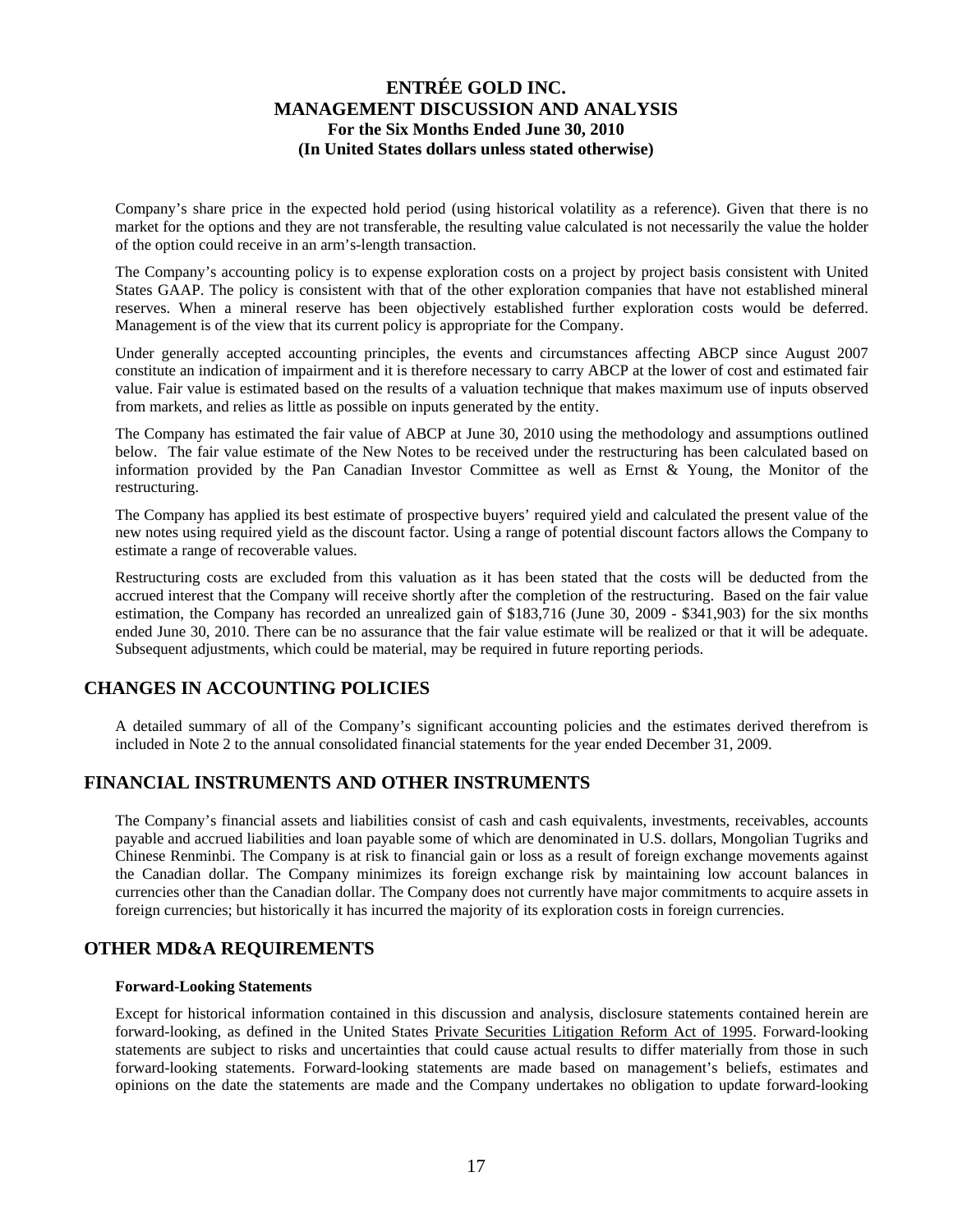statements if these beliefs, estimates and opinions or other circumstances should change. Investors are cautioned against attributing undue certainty to forward-looking statements.

#### **Risk**

The Company is a mineral exploration and development company and is exposed to a number of risks and uncertainties that are common to other companies in the same business; some of these risks have been discussed elsewhere in this report. For a more extensive discussion of such risks and uncertainties, the reader should also refer to the section titled "Risk Factors" contained in the Company's Annual Information Form dated March 31, 2010 available on SEDAR at www.sedar.com.

There is no assurance that a commercially viable mineral deposit exists on any of the Company's properties, and further exploration is required before the Company can evaluate whether any such deposits exist and, if so, whether it would be economically and legally feasible to develop or exploit those resources. Even if the Company is successful in identifying a mineral deposit, the Company would be required to spend substantial funds on further drilling and engineering studies before determining whether that mineral deposit will constitute a reserve (a reserve is a commercially viable mineral deposit).

The Company must comply with licence and permitting requirements. The Shivee Tolgoi and Javhlant exploration licences were converted to mining licences on October 27, 2009. The Togoot exploration licence was converted to a mining licence on June 24, 2010. These licences now have a term of 30 years, with two potential extensions of 20 years each. These licences now have a term of 30 years, with two potential extensions possible of 20 years each. The total estimated annual fees in order to maintain the Shivee Tolgoi and Javhlant mining licences in good standing is \$1,100,000. Approximately \$600,000 of this amount would be subject to the joint venture with Ivanhoe Mines. The annual fee for maintaining the Togoot licence is \$70,154.

Entrée is not presently a party to the Investment Agreement. Although Ivanhoe Mines has agreed under the terms of an equity participation and earn-in agreement dated 15 October 2004, between Ivanhoe Mines and Entrée, to use its best efforts to cause Entrée to be brought within the ambit of, made subject to and to be entitled to the benefits of the Investment Agreement, unless and until Entrée becomes a party of the Investment Agreement or otherwise receives confirmation from the Government of Mongolia, there can be no assurance that Entrée will be entitles to all of the benefits of the Investment Agreement, including stability with respect to taxes payable. In order to become a party to the Investment Agreement, the Government of Mongolia may require Entrée or the Entrée-Ivanhoe Joint Venture to agree to certain concessions, including with respect to the ownership of the Entrée-Ivanhoe Joint Venture or the scope of the lands to be covered by the Investment Agreement.

The Company must comply with environmental regulations that govern air and water quality and land disturbance and provide mine reclamation and closure costs.

The Company's financial success is subject to, among other things, fluctuations in copper and gold prices which may affect current or future operating results and may affect the economic value of its mineral resources. The Company's ability to obtain financing to explore for mineral deposits and to complete the development of those properties it has classified as assets is not assured; nor is there assurance that the expenditure of funds will result in the discovery of an economic mineral deposit. Should one or more of these risks and uncertainties materialize, or should underlying assumptions prove incorrect, actual results may vary materially from those described in forward-looking statements.

The Company has not completed a feasibility study on any of its deposits to determine if its hosts a mineral resource that can be economically developed and profitably mined.

#### **Disclosure Controls and Procedures**

Management is responsible for establishing and maintaining disclosure controls and procedures, which provide reasonable assurance that material information relating to the Company and its subsidiaries is accumulated and communicated to management to allow timely decisions regarding required disclosure. Management has evaluated the